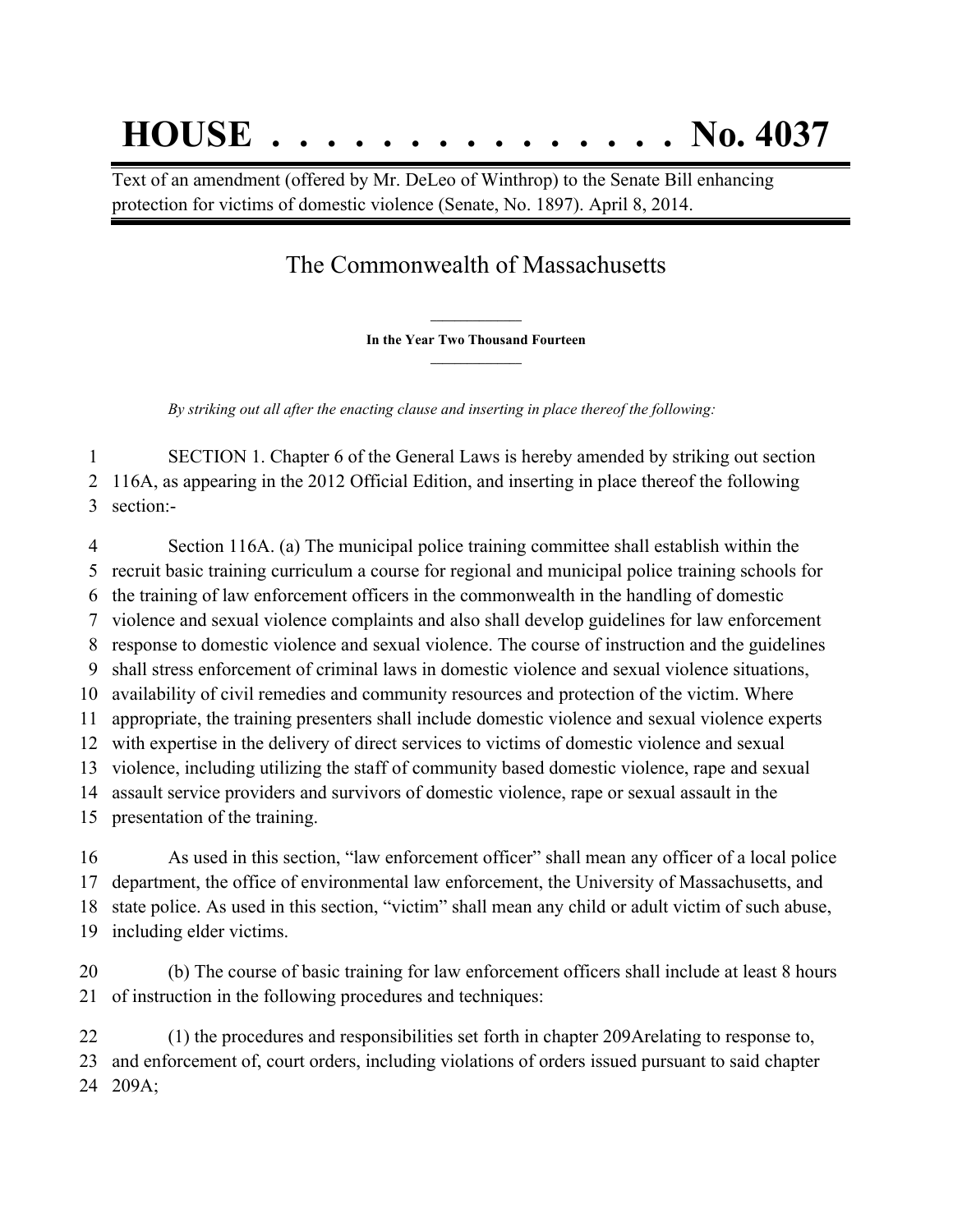(2) the service of said chapter 209A complaints and orders;

 (3) verification and enforcement of temporary restraining and vacate orders when the suspect is present or the suspect has fled;

 (4) the legal duties imposed law enforcement officers to offer protection and assistance, including guidelines for making felony and misdemeanor arrests, and for mandatory reporting of child and elder abuse cases;

 (5) techniques for handling domestic violence and sexual violence incidents that minimize likelihood of injury to the law enforcement officer;

 (6) techniques for handling domestic violence and sexual violence incidents that promote the safety of the victim, including the importance of keeping the victim informed as to the whereabouts of the suspect and other such information helpful for victim safety planning;

 (7) the nature and extent of domestic violence, including the physiological and psychological effects of the pattern of domestic violence and sexual violence on victims;

 (8) the legal rights and the remedies available to victims of domestic violence and sexual violence;

 (9) Documentation, report writing and evidence collection, which shall include methods for assessing the degree of risk of homicide involved in situations of domestic violence, including, but not limited to, gathering information from the victim regarding the suspect's past reported and non-reported behavior and dangerousness, such as: (i) whether the suspect has ever used a weapon against the victim or threatened the victim with a weapon; (ii) whether the suspect owns a gun; (iii) whether the suspect's physical violence against the victim has increased in severity or frequency; (iv) whether the suspect has threatened to kill the victim; (v) whether the suspect has ever threatened or attempted suicide; (vi) whether the suspect has used or threatened physical violence against the victim's family, other household members or pets; (vii) whether the suspect uses illegal drugs; (viii) whether the suspect abuses alcohol; and (ix) whether there have been specific instances of strangulation or suffocation of the victim by the suspect.

(10) tenancy and custody issues, including those of married and unmarried couples.

 (11) the impact of law enforcement intervention on children in domestic violence and sexual violence situations;

 (12) the services and facilities available to victims of abuse, including the victim's compensation programs, emergency shelters and legal advocacy programs;

 (13) techniques for increasing cooperation and immediate data sharing among different areas of law enforcement in combating domestic violence and sexual violence;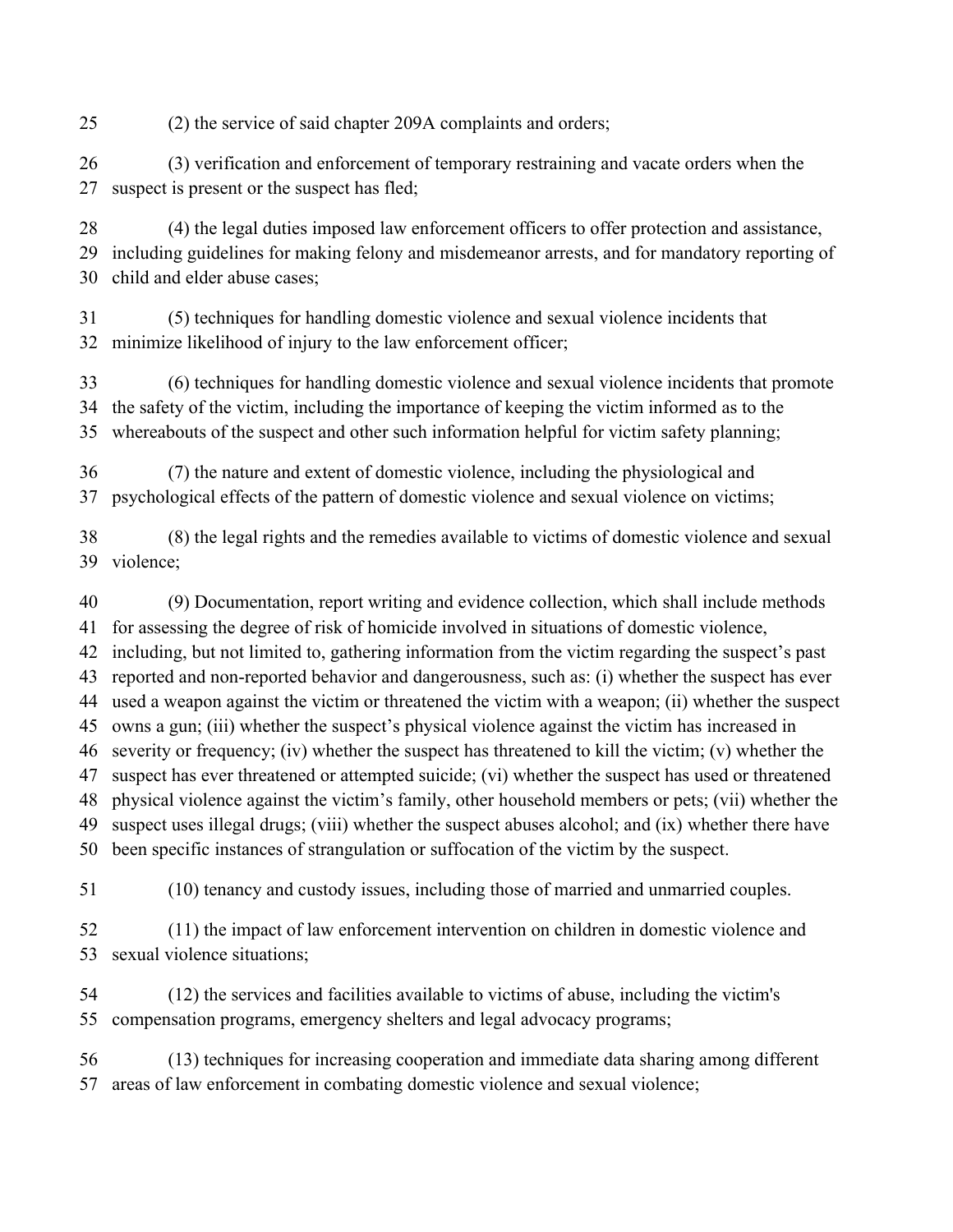(c) All law enforcement recruits shall receive the course of basic training for law enforcement officers, established in subsections (a) and (b), as part of their required certification process.

 (d) The course of basic training for law enforcement officers shall be taught as part of the crisis intervention and conflict resolution components of the recruit academy training, so that there will not be an increase in the currently required 480 hours of recruit training curriculum.

 (e) The course of instruction, the learning and performance objectives, the standards for training and the guidelines shall be developed by the municipal police training committee in consultation with appropriate groups and individuals having an interest and expertise in the fields of domestic violence and sexual violence.

 (f) The municipal police training committee shall periodically include within its in- service training curriculum a course of instruction on handling domestic violence complaints consistent with the provisions of paragraphs (1) through (13) of subsection (b).

 SECTION 2. Section 167 of said chapter 6is hereby amended by inserting after the word "non-convictions", in line 5 , as so appearing, the following words:- , previous and pending hearings conducted pursuant to section 58A of chapter 276, including requests of such hearings, transfers by the court, disposition of such requests, findings and orders, regardless of the determination.

 SECTION 3. Said section 167 of said chapter 6is hereby further amended by inserting after the word "proceedings", in line 23, as so appearing, the following words:- , previous and pending hearings conducted pursuant to section 58A of chapter 276, including requests of such hearings, transfers by the court, disposition of such requests, findings and orders, regardless of the determination.

 SECTION 4. Chapter 6A of the General Laws is hereby amended by inserting after section 18M,inserted by section 18 of chapter 38 of the acts of 2013, the following section:-

 Section 18N. (a) As used in this subsection, the following words shall have the following meanings:-

 "Domestic violence", the abuse of a family or household member, as such terms are defined in section 1 of chapter 209A.

 "Fatality", any death resulting from an incident of domestic violence or attempted domestic violence, including the death of an individual who was not a family or household member of the perpetrator.

 "Local review team", a local domestic violence fatality review team established pursuant to subsection (c).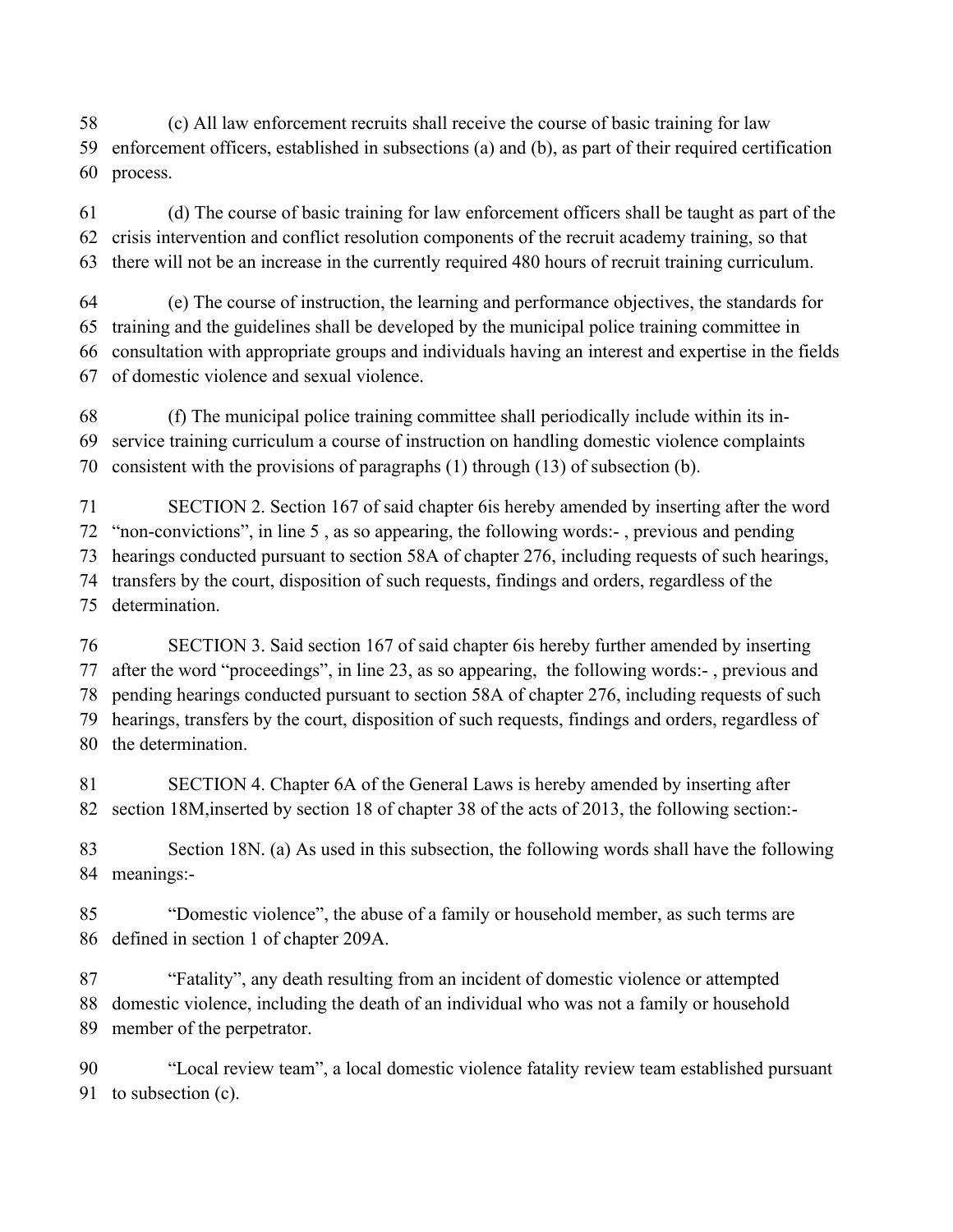"State review team", the state domestic violence fatality review team established pursuant to subsection (b).

"Team", either the local review team or the state review team.

 (b) There shall be a state domestic violence fatality review team within the executive office of public safety and security. Members of the state review team shall be subject to criminal offender record checks to be conducted by the colonel of the state police. All members shall serve without compensation for their duties associated with membership on the state review team. All members shall be immune from any liability resulting from the execution of their duties.

 The state review team shall consist of the following 9 members:- the secretary of public safety and security or a designee employed by the executive office of public safety, who shall serve as chair; the attorney general or a designee employed by the office of the attorney general; the chief medical examiner or a designee employed by the office of the chief medical examiner; a member selected by the Massachusetts District Attorneys Association; the colonel of the state police or a designee employed by the department of state police; the commissioner of probation or a designee employed by the office of probation; 2 justices of the trial court, 1 of whom shall be the chief justice of the trial court or a designee, and the other of whom shall be selected by the chief justice; and a member selected by the Massachusetts office of victim assistance, who shall be employed by the office.

 The purpose of the state team shall be to decrease the incidence of preventable domestic violence fatalities by: (i) developing an understanding of the causes and incidence of domestic violence fatalities and the circumstances surrounding them; and (ii) advising the governor and the general court by recommending changes in law, policy and practice designed to prevent domestic violence fatalities.

To achieve its purpose, the state review team shall:

(1) develop model investigative and data collection protocols for local review teams;

 (2) annually review incidents of fatalities within the commonwealth and assign at least 3 fatalities, selected at random, to a local review team for investigation and report; provided, that a fatality may be assigned only upon the majority vote of the state review team,

 and only in the event that any criminal proceeding relative to the fatality is complete, with all appeals exhausted;

 (3) provide information to local review teams, law enforcement agencies and domestic violence service providers for the purpose of protecting victims of domestic violence;

 (4) provide training and written materials to local review teams to assist them in carrying out their duties;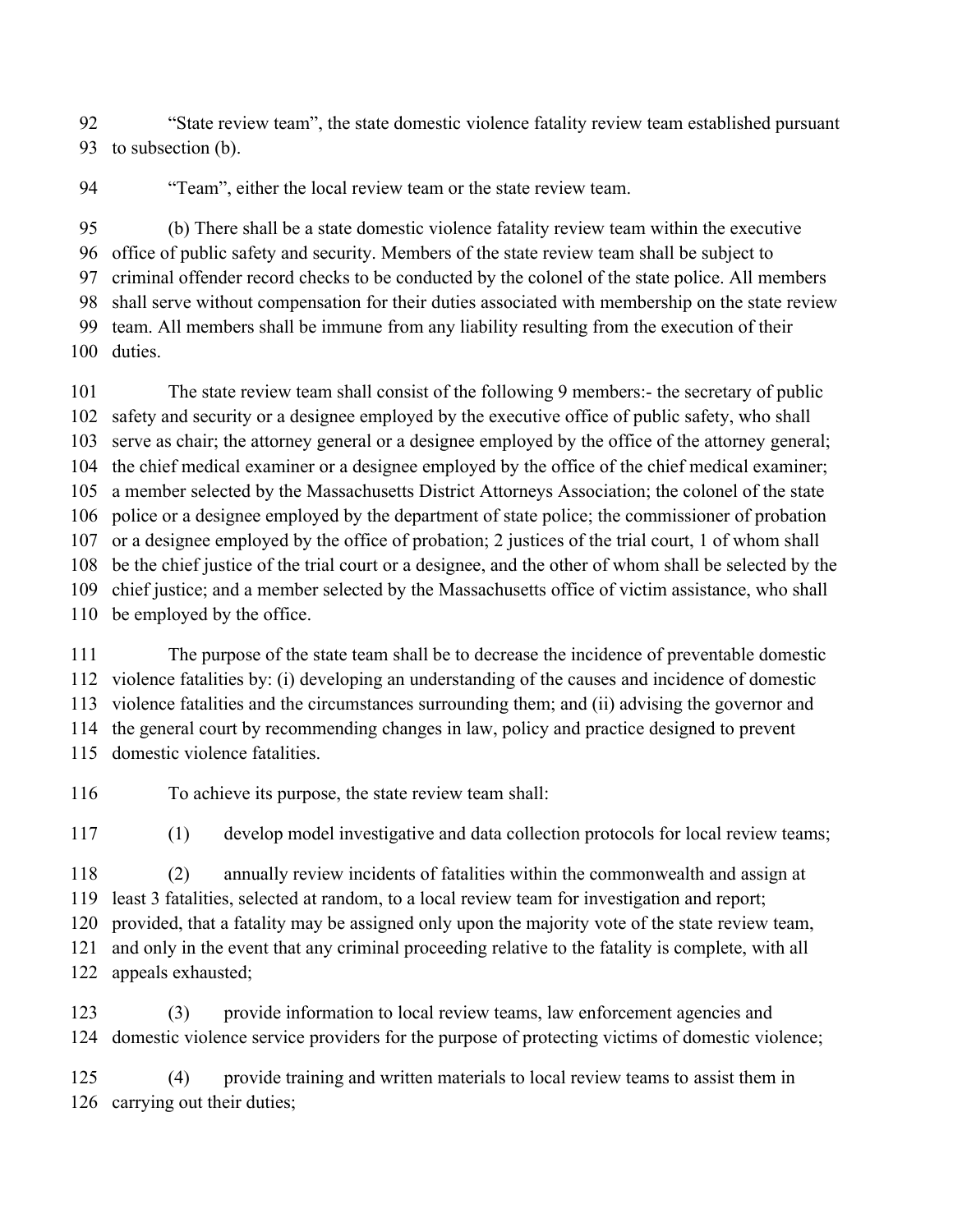(5) review reports from local review teams;

 (6) analyze community, public and private agency involvement with victims of domestic violence and their families prior to and subsequent to fatalities;

 (7) develop a protocol for the collection of data regarding fatalities and provide training to local review teams on the protocol, which shall include protocol and training on the issues of confidentiality of records, victims' identities, and any personally identifying data;

 (8) develop and implement rules and procedures necessary for its own operation and the operation of local review teams, which shall include the use of confidentiality agreements for both the state and local review teams; and

 (9) provide the governor and the general court with annual written reports, subject to any applicable confidentiality restrictions, which shall include, but not be limited to, the state team's findings and recommendations, and which shall be filed with the clerks of the house of representatives and the senate on or before July 31.

 (c) There shall be a local domestic violence fatality review team in each of the 11 districts headed by a district attorney. Members of a local review team shall be subject to criminal offender record checks to be conducted by the district attorney. All members shall serve without compensation for their duties associated with membership on a local review team. All members shall be immune from any liability resulting from the execution of their duties.

 Each local review team shall be chaired by the district attorney of the district, and shall be comprised of at least the following members, who shall be appointed by the district attorney and who shall reside or work within the district: a medical examiner or pathologist; a chief of police; a probation officer; a member with experience providing non-profit legal services to victims of domestic violence; a member with experience in the delivery of direct services to victims of domestic violence; and any other person with expertise or information relevant to an individual case who may attend meetings on an ad hoc basis, including, but not limited to, local or state law enforcement officers, local providers of social services, providers of community based domestic violence, rape, and sexual assault shelter and support services, hospital representatives, medical specialists or subspecialists, teachers, family or friends of a victim, and persons recommended by the state review team.

 The purpose of each local review team shall be to decrease the incidence of preventable domestic violence fatalities by: (i) coordinating the collection of information on fatalities assigned to it for review; (ii) promoting cooperation and coordination between agencies responding to fatalities and providing services to victims or victims' family members; (iii) developing an understanding of the causes and incidence of domestic violence fatalities within its area; and (iv) advising the state review team on changes in law, policy or practice which may affect domestic violence fatalities.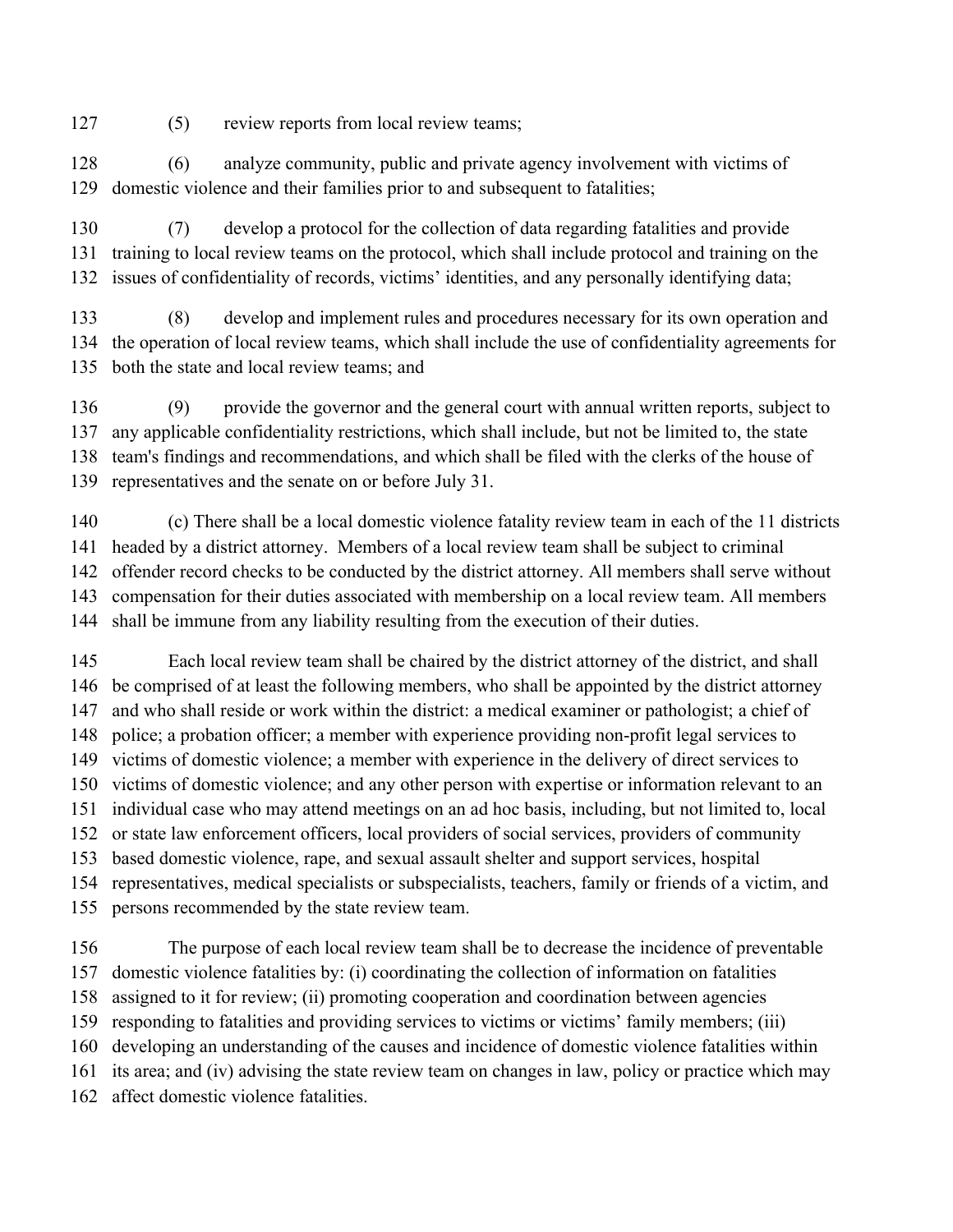To achieve its purpose, each local team shall, subject to assignment by the state review team:

(1) review, establish and implement model protocols from the state review team;

(2) execute a confidentiality agreement;

(3) review individual fatalities in accordance with the established protocol;

 (4) meet periodically, but at least 2 times per calendar year, to review the status of assigned cases and recommend methods of improving coordination of services between agencies and service providers in its area;

 (5) collect, maintain and provide confidential data as required by the state review team; and

 (6) provide law enforcement or other agencies with information for the purposes of the protection of victims of domestic violence.

 (d) At the request of the local district attorney, the local review team shall be immediately provided with:

 (1) information and records relevant to the cause of the fatality or any party involved with the fatality maintained by providers of medical or other care, treatment or services, including dental and mental health care;

 (2) information and records relevant to the cause of the fatality or any party involved with the fatality maintained by any state, county or local government agency including, but not limited to, birth certificates, medical examiner investigative data, all incident reports, parole and probation information records, and law enforcement data post-disposition, provided that certain law enforcement records may be exempted by the local district attorney;

 (3) information and records of any provider of social services, including the department of children and families and non-profit agencies, related to the victim or victim's family or any party involved with the fatality that the local team deems relevant to the review; and

 (4) demographic information relevant to the victim and the victim's immediate family or any party involved with the fatality, including, but not limited to, address, age, race, gender and economic status.

 The district attorney may enforce this subsection by seeking an order of the superior court.

 (e) Any privilege or restriction on disclosure established pursuant to chapter 66A, section 70 of chapter 111, section 11 of chapter 111B, section 18 of 111E, chapter 112, chapter 123 or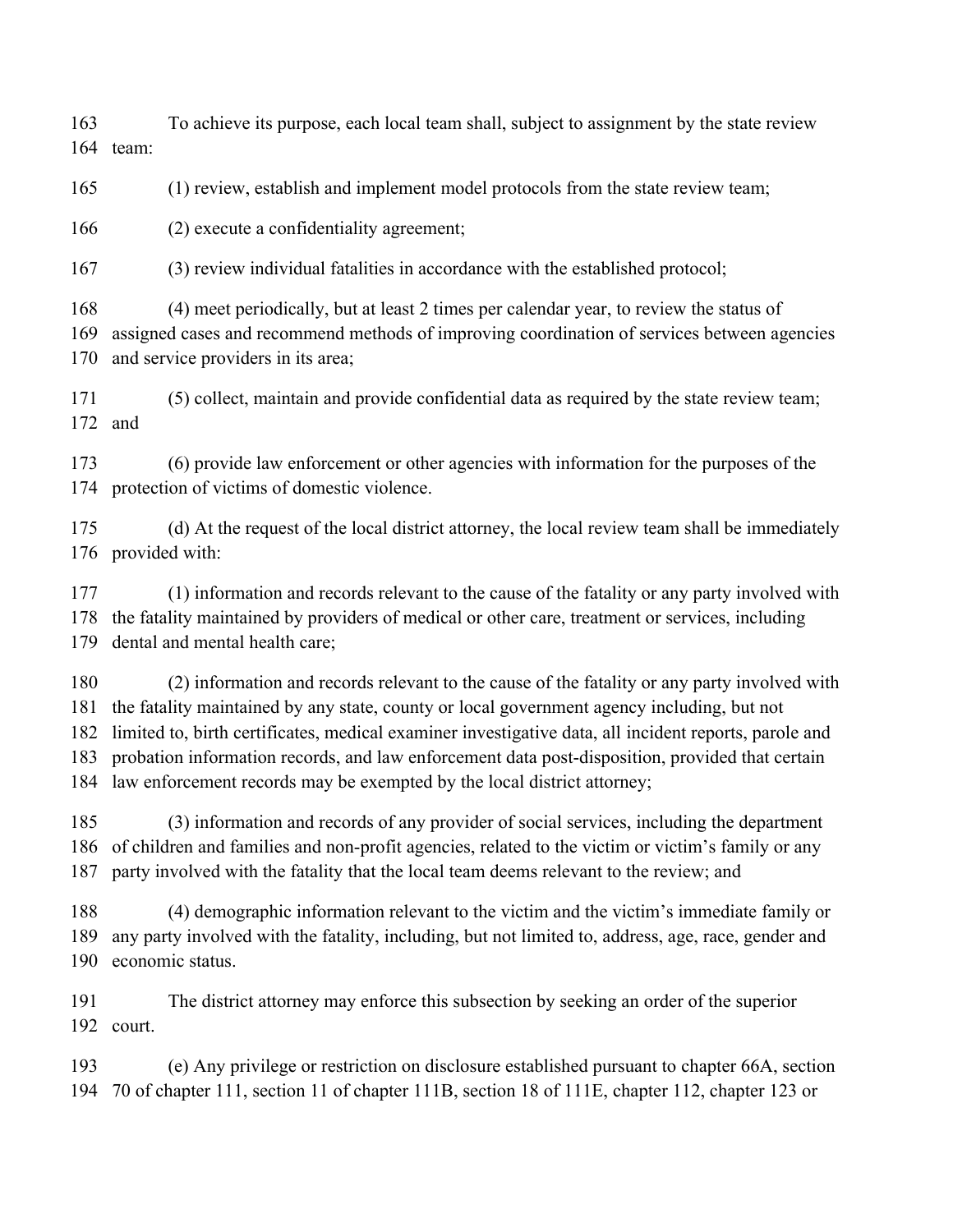sections 20B, 20J, 20K or 20M of chapter 233 or any other law relating to confidential communications which would otherwise be held by the victim of a fatality or protect records and information directly related to such victim shall not prohibit the disclosure of such records or information, as it directly relates to that victim, to the chair of the state review team or a local review team. Any privilege or restriction on disclosure pursuant to the aforementioned statutes, or any other law relating to confidential communications not directly related to the victim of a fatality shall remain in effect; provided, however, that such privilege or restriction may be waived, in writing, by the person holding it, for the limited purposes of disclosure to the state review team or a local review team. Any information considered confidential pursuant to the aforementioned statutes received by the chair of the state review team or a local review team may be submitted for a team's review upon the determination of that team's chair that the review of the information is necessary. The chair shall ensure that no information submitted for a team's review is disseminated to parties outside the team. Under no circumstances shall any member of a team violate the confidentiality provisions set forth in the aforementioned statutes.

 Except as necessary to carry out a team's purpose and duties, members of a team and persons attending a team meeting may not disclose any information relating to the team's 211 business

 Team meetings shall be closed to the public. Information and records acquired by a team pursuant to this section shall be confidential, shall not be considered public records, as defined in clause Twenty-sixth of section 7 of chapter 4, shall be exempt from disclosure pursuant to chapter 66, and may only be disclosed as necessary to carry out a team's duties and purposes. All such records shall be maintained by the chair of the team.

 Statistical compilations of data which do not contain any information that would permit the identification of any person may be disclosed to the public.

 (f) Members of a team, persons attending a team meeting and persons who present information to a team may not be questioned in any civil or criminal proceeding regarding information presented in or opinions formed as a result of a team meeting.

 (g) Information, documents and records of a team shall not be subject to subpoena, discovery or introduction into evidence in any civil or criminal proceeding; provided, however, that information, documents and records otherwise available from any other source shall not be immune from subpoena, discovery or introduction into evidence through these sources solely because they were presented during proceedings of a team or are maintained by a team.

 SECTION 5. Chapter 12 of the General Laws is hereby amended by adding the following section:-

 Section 33. The Massachusetts District Attorneys Association shall provide training on the issue of domestic violence and sexual violence in the commonwealth, at least once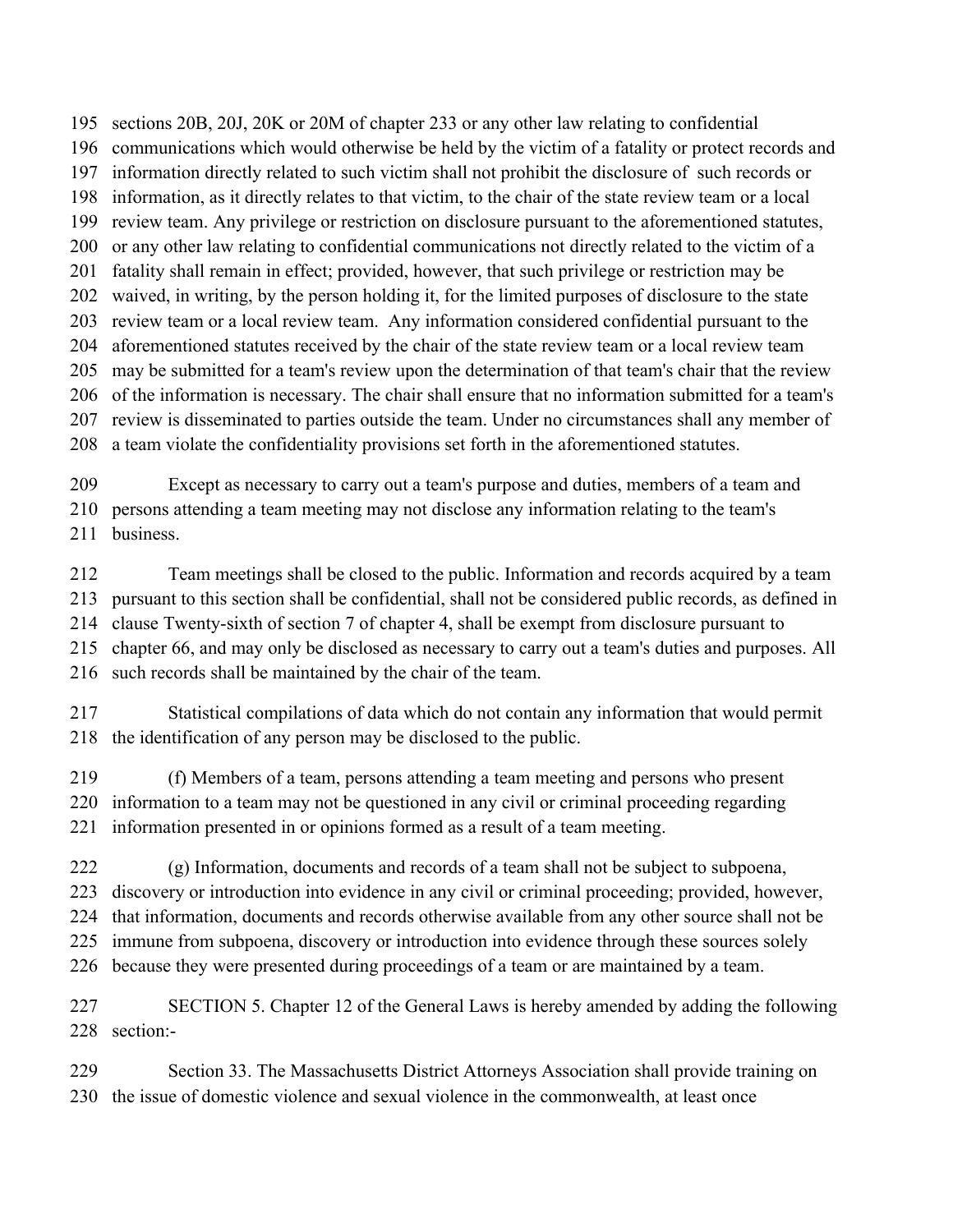biannually, to all district attorneys and assistant district attorneys. Such training shall include, but not be limited to, the dissemination of information concerning:

 (1) misdemeanor and felony offenses in which domestic violence and sexual violence are often involved;

 (2) the civil rights and remedies available to victims of domestic violence and sexual violence;

 (3) methods for assessing the degree of risk of homicide involved in situations of domestic violence, including, but not limited to, gathering information from the victim regarding the suspect's past reported and non-reported behavior and dangerousness, such as : (i) whether the suspect has ever used a weapon against the victim or threatened the victim with a weapon, (ii) whether the suspect owns a gun; (iii) whether the suspect's physical violence against the victim has increased in severity or frequency; (iv) whether the suspect has threatened to kill the victim; (v) whether the suspect has ever threatened or attempted suicide; (vi) whether the suspect has used or threatened physical violence against the victim's family, other household members, or pets; (vii) whether the suspect uses illegal drugs; (viii) whether the suspect abuses alcohol; and (ix) whether there have been specific instances of strangulation or suffocation of the victim 247 by the suspect;

 (4) law enforcement techniques, information sharing, and methods of promoting cooperation among different areas of law enforcement in combating domestic violence and sexual violence, including the importance of keeping victims informed as to the whereabouts of suspected abusers and other such information helpful for victim safety planning;

 (5) the physiological and psychological effects of the pattern of domestic violence and sexual violence on its victims, including children who witness such abuse;

 (6) the underlying psychological and sociological causes of domestic violence and sexual violence and the availability of batterer's intervention programs;

 (7) the availability of community based domestic violence, rape, and sexual assault shelter and support services within the commonwealth, including, to the extent practicable, specific shelter and support services available in a district attorney's district; and

 (8) techniques for increasing cooperation and immediate data sharing among different areas of law enforcement and the court system in combating domestic violence and sexual violence.

 The Massachusetts District Attorneys Association may appoint such expert, clerical and other staff members as the operation of the training program may require. Where appropriate, the training presenters shall include domestic violence and sexual violence experts with expertise in the delivery of direct services to victims of domestic violence and sexual violence, including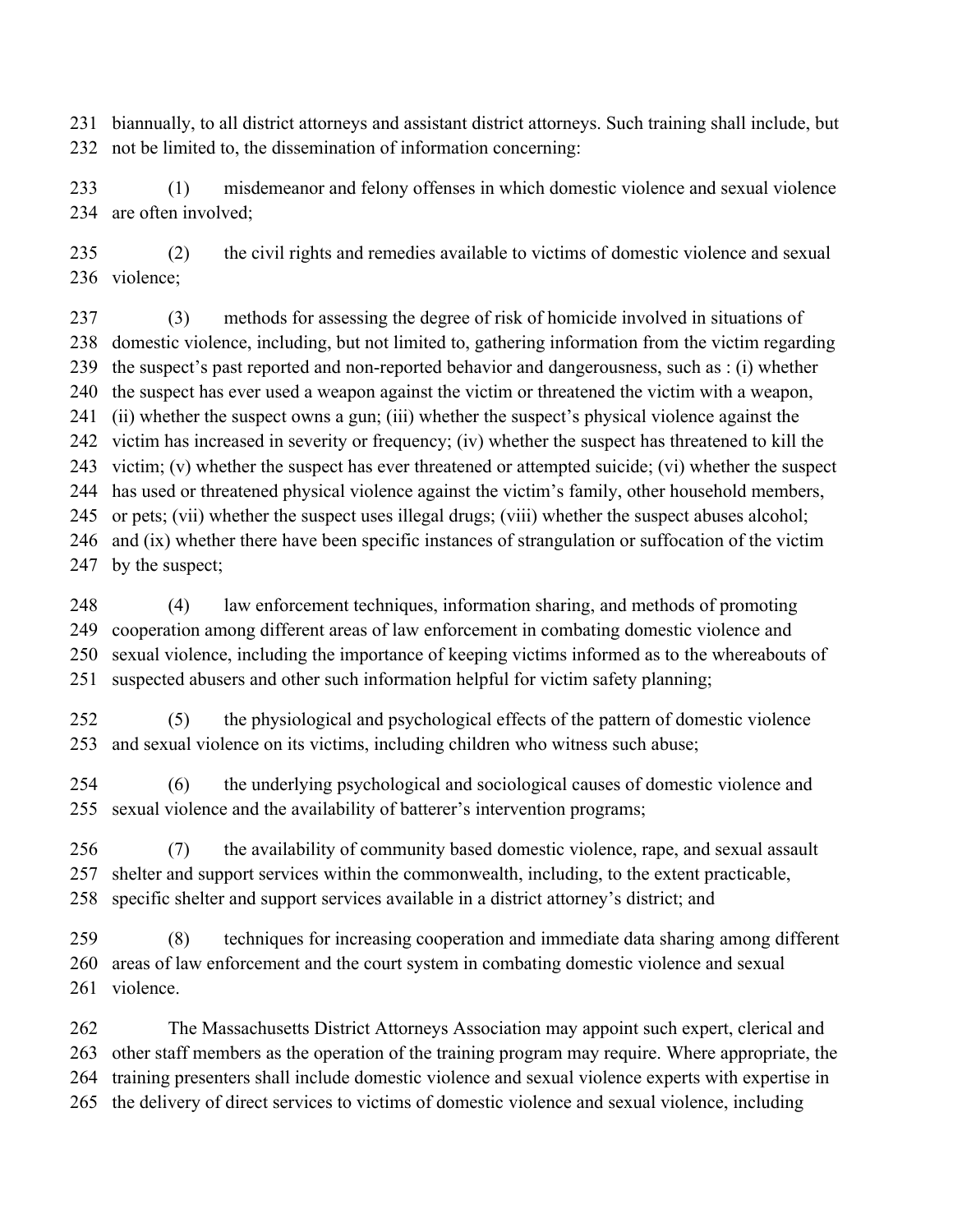utilizing community based domestic violence, rape and sexual assault service providers, and survivors of domestic violence, rape or sexual assault in the presentation of the training.

 SECTION 6. Chapter 41 of the General Laws is hereby amended by striking out section 97D, as appearing in the 2012 Official Edition, and inserting in place thereof the following section:-

 Section 97D. All reports of rape and sexual assault or attempts to commit such offenses, all reports of abuse perpetrated by family or household members, as defined in section 1 of chapter 209A and all communications between police officers and victims of such offenses or abuse shall not be public reports and shall be maintained by the police departments in a manner that shall assure their confidentiality; provided, however, that all such reports shall be accessible at all reasonable times, upon written request, to the victim and victim's attorney, to others specifically authorized by the victim to obtain such information and to prosecutors, victim- witness advocates as defined in section 1 of chapter 258B, domestic violence victims' counselors as defined in section 20K of chapter 233, sexual assault counselors as defined in section 20J of chapter 233, if such access is necessary in the performance of their duties; and provided further, that all such reports shall be accessible at all reasonable times, upon written, telephonic, facsimile, or electronic mail request to law enforcement officers, district attorneys or assistant district attorneys, and all persons authorized to admit persons to bail pursuant to section 57 of chapter 276. Communications between police officers and victims of said offenses and abuse may also be shared with the forgoing named persons if such access is necessary in the performance of their duties. Whoever violates any provision of this section shall be punished by imprisonment for not more than 1 year or by a fine of not more than \$1,000, or both such fine and imprisonment.

 SECTION 7. Said chapter 41 is hereby further amended by striking out section 98F, as so appearing, and inserting in place thereof the following section:-

 Section 98F. Each police department and each college or university to which officers have been appointed pursuant to the provisions of section 63 of chapter 22C shall make, keep and maintain a daily log, written in a form that can be easily understood, recording, in chronological order, all responses to valid complaints received, crimes reported, the names, addresses of persons arrested and the charges against such persons arrested. All entries in said daily logs shall, unless otherwise provided in law, be public records available without charge to the public during regular business hours and at all other reasonable times; provided, however, that any entry in a log which pertains to a handicapped individual who is physically or mentally incapacitated to the degree that said person is confined to a wheelchair or is bedridden or requires the use of a device designed to provide said person with mobility, any information concerning responses to reports of domestic violence, rape or sexual assault, or any entry concerning the arrest of a person for assault, assault and battery, or violation of a protective order where the victim is a family or household member, as defined in section 1 of chapter 209A, shall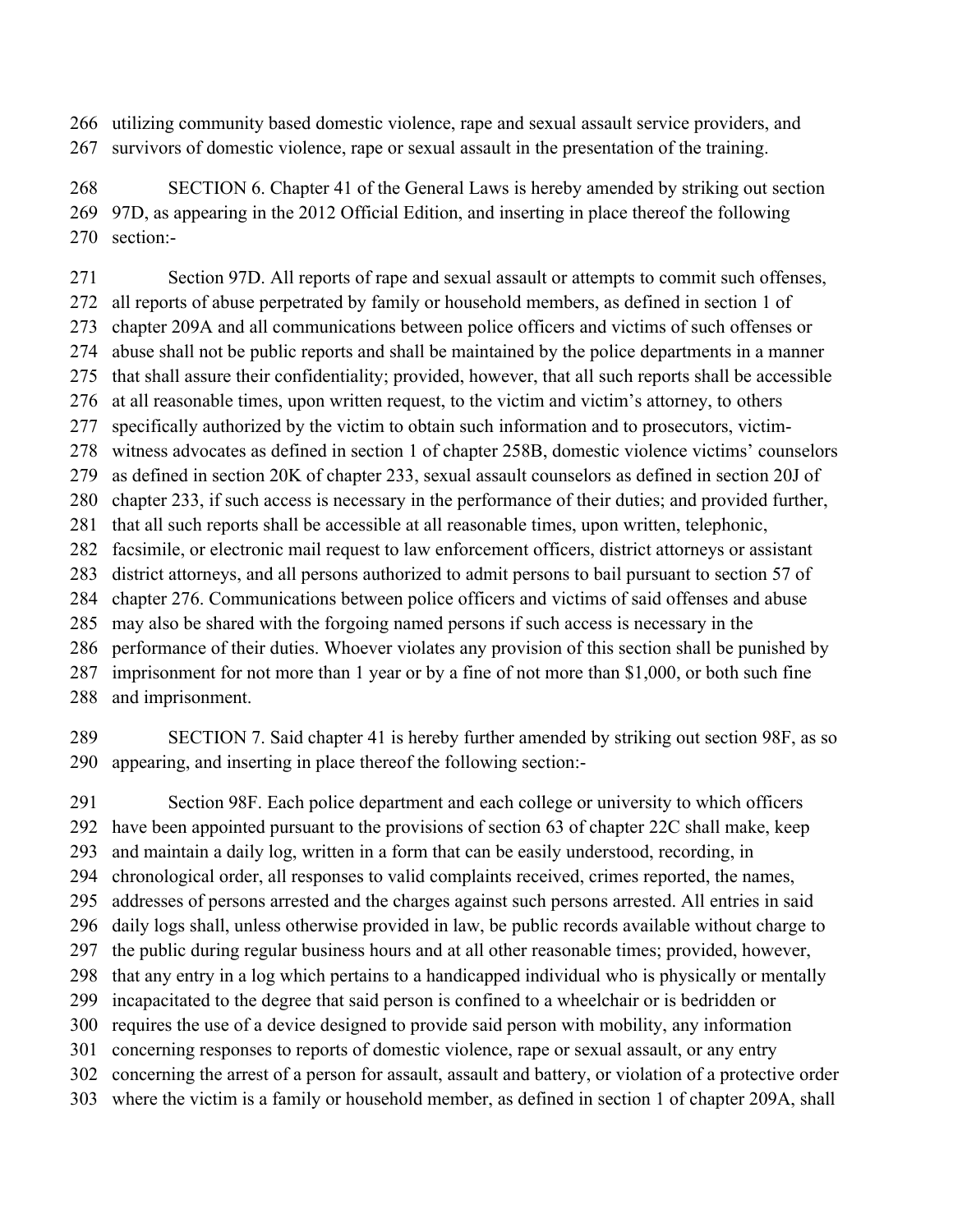be kept in a separate log and shall not be a public record nor shall such entry be disclosed to the public, or any individual not specified in section 97D.

 SECTION 8. Chapter 112 of the General Laws is hereby amended by adding the following section:-

 Section 264. The board of registration in medicine, the board of registration in nursing, the board of registration of physician assistants, the board of administration of nursing home administrators, the board of registration of social workers, the board of registration of psychologists and the board of registration of allied mental health and human services professions shall develop and administer standards for licensure, registration or certification pursuant to this chapter, as applicable, and any renewal thereof, that require training and education on the issue of domestic violence and sexual violence, including, but not limited to, the common physiological and psychological symptoms of domestic violence and sexual violence, the physiological and psychological effects of domestic violence and sexual violence on victims, and the availability of community-based domestic violence, rape and sexual assault shelter and support services within the commonwealth. Each board may work with community-based domestic violence, rape and sexual assault service providers in order to develop the standards required by this section. Each board shall: (i) promulgate rules and regulations establishing the standards required by this section; and (ii) identify programs or courses of study which meet these standards and the rules or regulations so promulgated. Each board shall provide a list of the identified programs or courses of study to an applicant for licensure, registration or

certification, or renewal thereof.

 SECTION 9. Chapter 149 of the General Laws is hereby amended by inserting after section 52D the following new section:-

 Section 52E. (a) For purposes of this section, the following words shall, unless the context clearly indicates otherwise, have the following meanings:

 "Abuse", (i) attempting to cause or causing physical harm; (ii) placing another in fear of imminent serious physical harm; (iii) causing another to engage involuntarily in sexual relations by force, threat or duress or engaging or threatening to engage in sexual activity with a dependent child; (iv) engaging in mental abuse, which includes threats, intimidation or acts designed to induce terror; or (v) depriving another of medical care, housing, food or other necessities of life.

 "Abusive behavior", (i) any behavior constituting domestic violence; (ii) stalking in violation of section 43 of chapter 265; (iii) sexual assault, which shall include a violation of sections 13B, 13B½, 13B¾, 13F, 13H, 22, 22A, 22B, 22C, 23, 23A, 23B, 24, 24B, 26D, 50 or 51 of said chapter 265 or section 3 or 35A of chapter 272; and (iv) kidnapping in violation of the third paragraph of section 26 of chapter 265.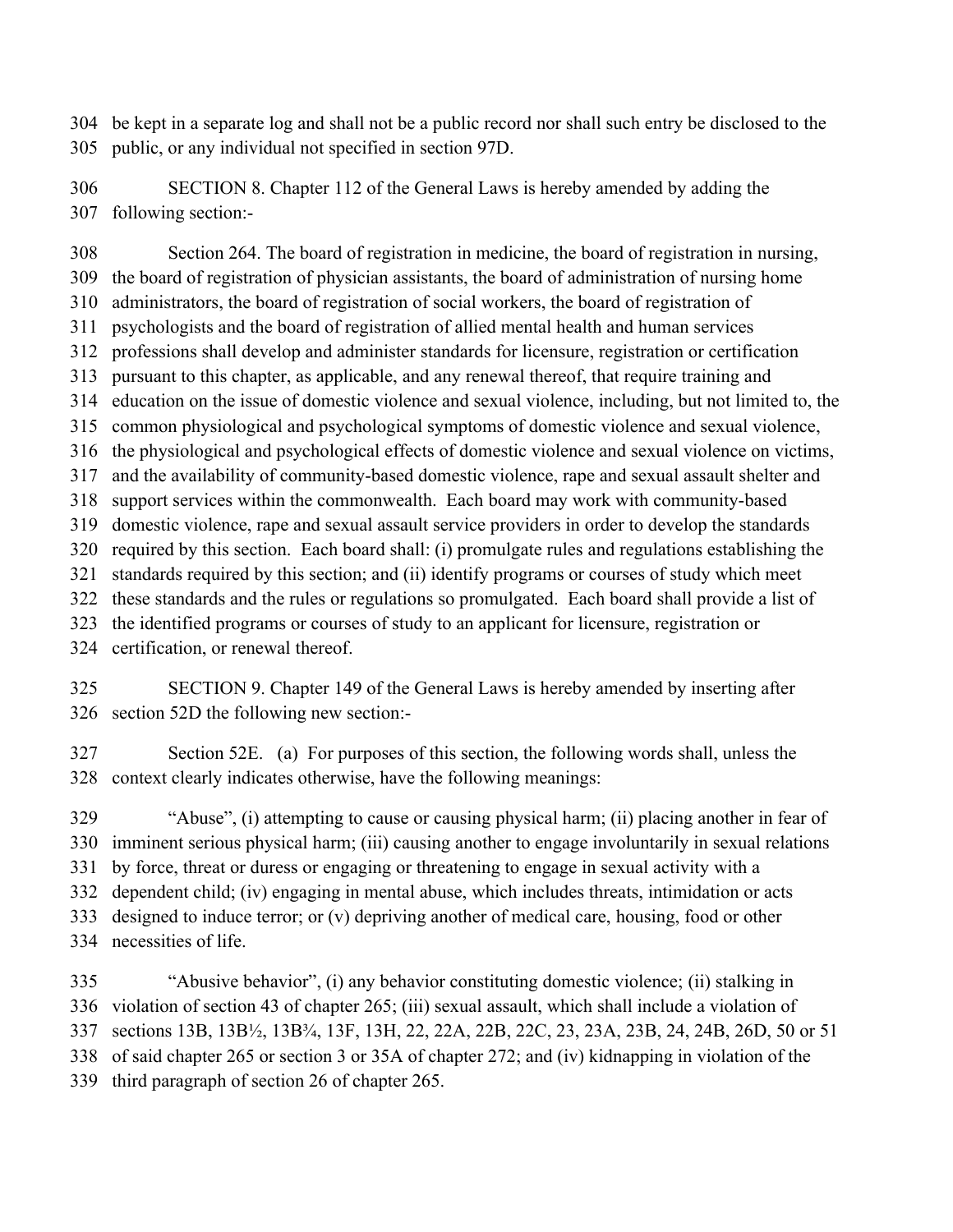"Domestic violence", abuse against an employee or the employee's family member by: (i) a current or former spouse of the employee or the employee's family member; (ii) a person with whom the employee or the employee's family member shares a child in common; (iii) a person who is cohabitating with or has cohabitated with the employee or the employee's family member; (iv) a person who is related by blood or marriage to the employee; or (v) a person with whom the employee or employee's family member has or had a dating or engagement relationship.

 "Family member", (i) persons who are married to one another; (ii) persons in a substantive dating or engagement relationship and who reside together; (iii) persons having a child in common regardless of whether they have ever married or resided together; (iv) a parent, step-parent, child, step-child, sibling, grandparent or grandchild; or (v) persons in a guardianship relationship.

 (b) An employer shall permit an employee to take up to 15 days of leave from work in any 12 month period if:

 (i) the employee, or a family member of the employee, is a victim of abusive behavior;

 (ii) the employee is using the leave from work to: seek or obtain medical attention, counseling, victim services or legal assistance; secure housing; obtain a protective order from a court; appear in court or before a grand jury; meet with a district attorney or other law enforcement official; or attend child custody proceedings or address other issues directly related to the abusive behavior against the employee or family member of the employee; and

 (iii) the employee is not the perpetrator of the abusive behavior against such employee's family member.

 The employer shall have sole discretion to determine whether any leave taken pursuant to this section shall be paid or unpaid.

 (c) This section shall apply to employers who employ 50 or more employees. As used in this subsection, "employees" shall mean individuals who perform services for and under the control and direction of an employer for wages or other remuneration.

 (d) Except in cases of imminent danger to the health or safety of an employee, an employee seeking leave from work pursuant to this section shall provide appropriate advance notice of the leave to the employer as required by the employer's leave policy.

 If there is a threat of imminent danger to the health or safety of an employee or the employee's family member, the employee shall not be required to provide advance notice of leave; provided, however, that the employee shall notify the employer within 3 workdays that the leave was taken or is being taken pursuant to this section. Such notification may be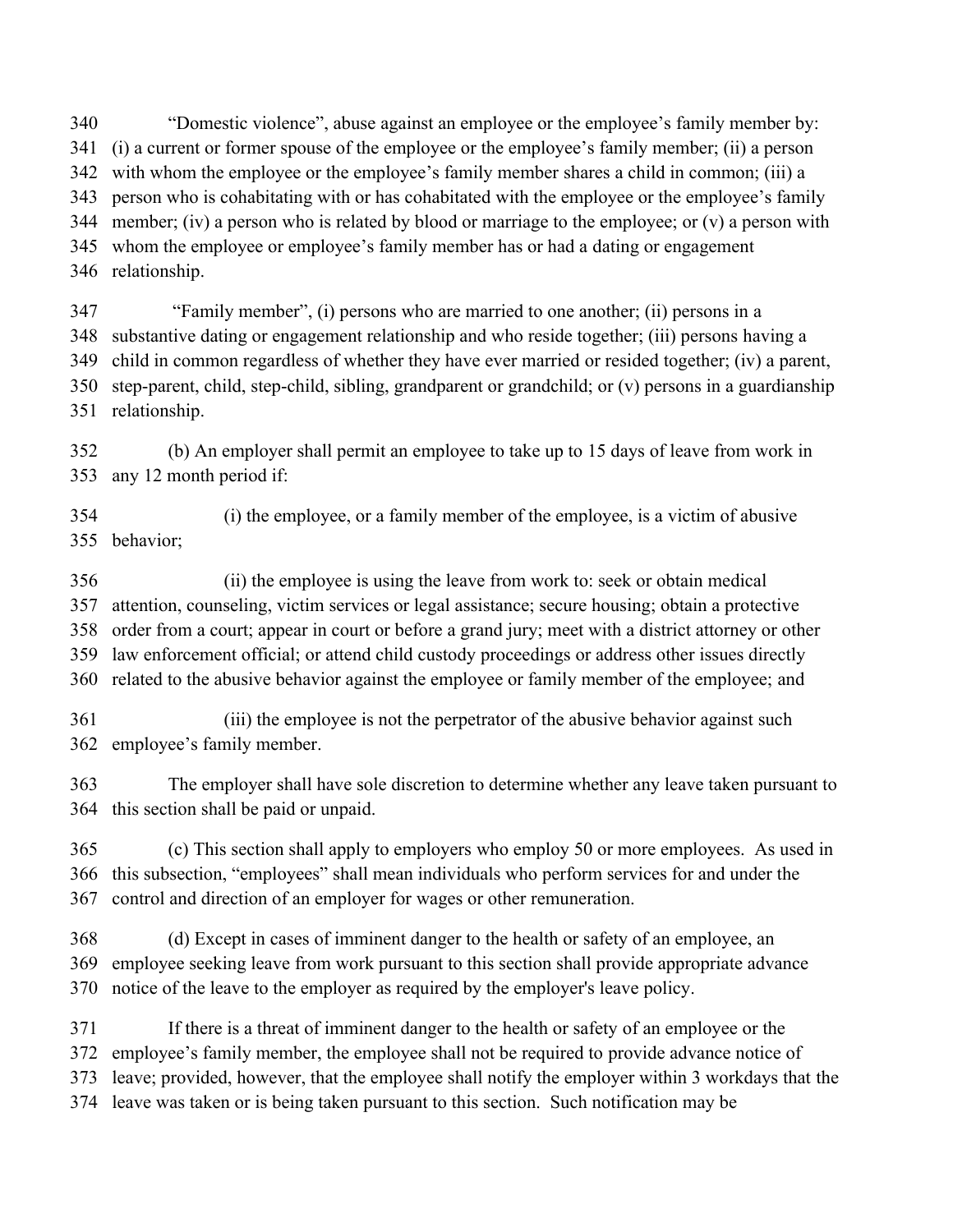communicated to the employer by the employee, a family member of the employee or the

employee's counselor, social worker, health care worker, member of the clergy, shelter worker,

legal advocate or other professional who has assisted the employee in addressing the effects of

the abusive behavior on the employee or the employee's family member.

 If an unscheduled absence occurs, an employer shall not take any negative action against the employee if the employee, within 30 days from the unauthorized absence or within 30 days from the last unauthorized absence in the instance of consecutive days of unauthorized absences, provides any of the documentation described in paragraphs (1) to (6), inclusive, of subsection (e).

 (e) An employer may require an employee to provide documentation evidencing that the employee or employee's family member has been a victim of abusive behavior and that the leave taken is consistent with the conditions of clauses (i) to (iii), inclusive, of subsection (b); provided, however, that an employer shall not require an employee to show evidence of an arrest, conviction or other law enforcement documentation for such abusive behavior. An employee shall provide such documentation to the employer within a reasonable period after the employer requests documentation relative to the employee's absence. An employee shall satisfy this documentation requirement by providing any 1 of the following documents to the employer:

 (1) a document under the letterhead of the court, provider or public agency which the employee attended for the purposes of acquiring assistance as it relates to the abusive behavior against the employee or the employee's family member;

- (2) a police report or statement of a victim or witness provided to police, including a police incident report, documenting the abusive behavior complained of by the employee or the employee's family member;
- (3) documentation that the perpetrator of the abusive behavior against the employee or family member of the employee has: (i) admitted to sufficient facts to support a finding of guilt of abusive behavior; or (ii) been convicted of, or adjudicated a juvenile delinquent by reason of any offense constituting abusive behavior and which is related to the abusive behavior that necessitated the leave pursuant to this section;
- (4) medical documentation of treatment as a result of the abusive behavior complained of by the employee or employee's family member.;

 (5) an affidavit, signed under the penalties of perjury, provided by a counselor, social worker, health care worker, member of the clergy, shelter worker, legal advocate or other professional who has assisted the employee or the employee's family member in addressing the effects of the abusive behavior; or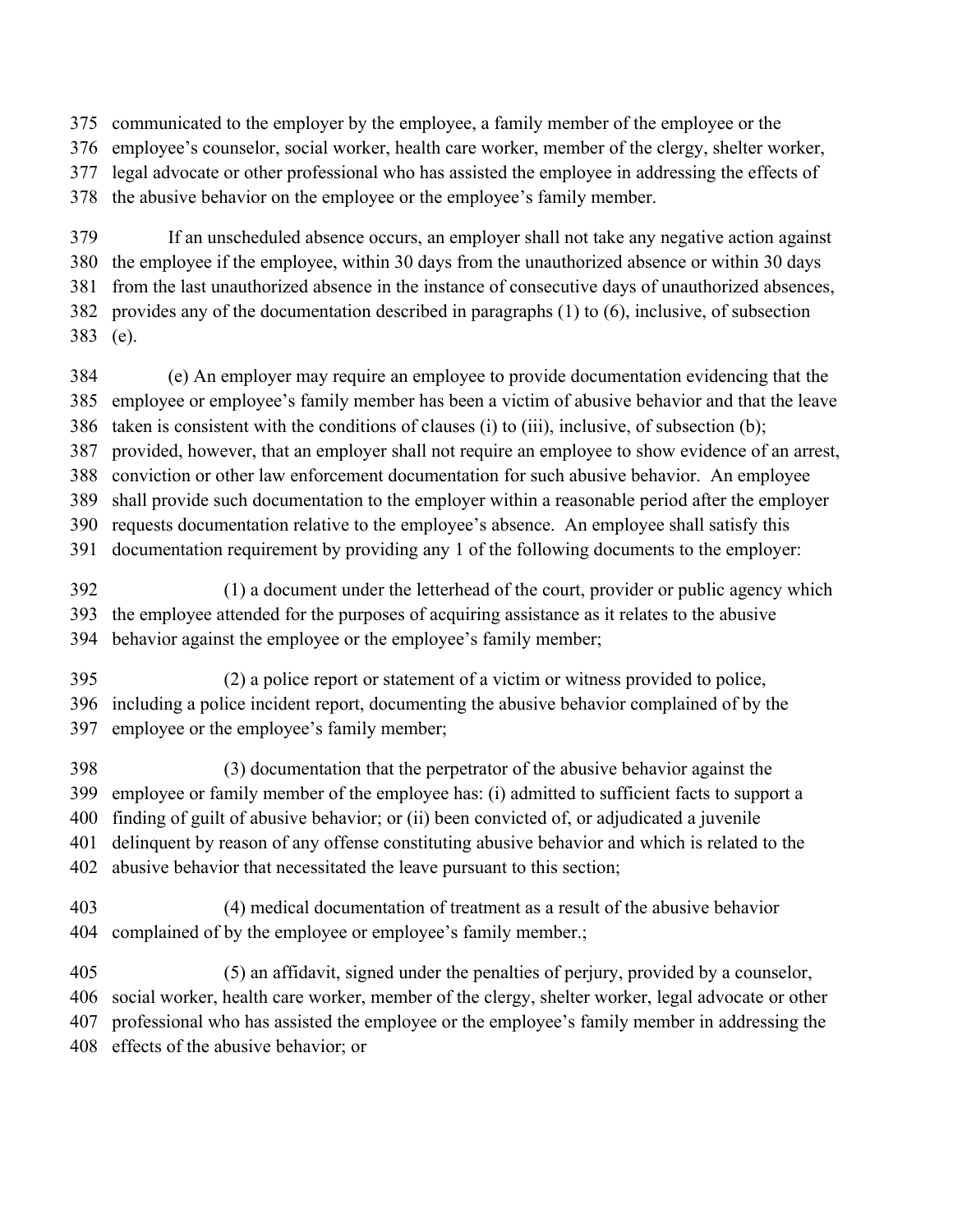(6) an affidavit , signed under the penalties of perjury, from the employee

 attesting that the employee has been the victim of abusive behavior or is the family member of a victim of abusive behavior.

 Any documentation provided to an employer pursuant to this section may be maintained by the employer in the employee's employment record but only for as long as required for the employer to make a determination as to whether the employee is eligible for leave pursuant to this section.

 (f) All information that is not a public record related to the employee's leave pursuant to this section shall be kept confidential by the employer and shall not be disclosed, except to the extent that disclosure is:

(i) requested or consented to, in writing, by the employee;

(ii) ordered to be released by a court of competent jurisdiction;

(iii) otherwise required by applicable federal or state law;

 (iv) related to investigations authorized by law enforcement, including, but not limited to, an investigation by the attorney general; or

 (v) necessary to protect the safety of the employee or others employed at the workplace.

 (g) An employee seeking leave pursuant to this section shall exhaust all annual or vacation leave, personal leave and sick leave available to the employee, prior to requesting or taking leave pursuant to this section, unless the employer waives this requirement.

 (h) No employer shall coerce, interfere with, restrain or deny the exercise of, or any attempt to exercise, any rights provided in this section or make leave requested or taken hereunder contingent upon whether or not the victim maintains contact with the alleged abuser.

 (i) No employer shall discharge or in any other manner discriminate against an employee for exercising the employee's rights pursuant to this section. The taking of leave pursuant to this section shall not result in the loss of any employment benefit accrued prior to the date on which the leave taken pursuant to this section commenced. Upon the employee's return from such leave, the employee shall be entitled to restoration to the employee's original job or to an equivalent position.

 (j) The attorney general shall enforce this section and may seek injunctive relief or other equitable relief to enforce this section.

 (k) Employers with 50 or more employees shall notify each employee of the rights and responsibilities provided by this section including those related to notification requirements and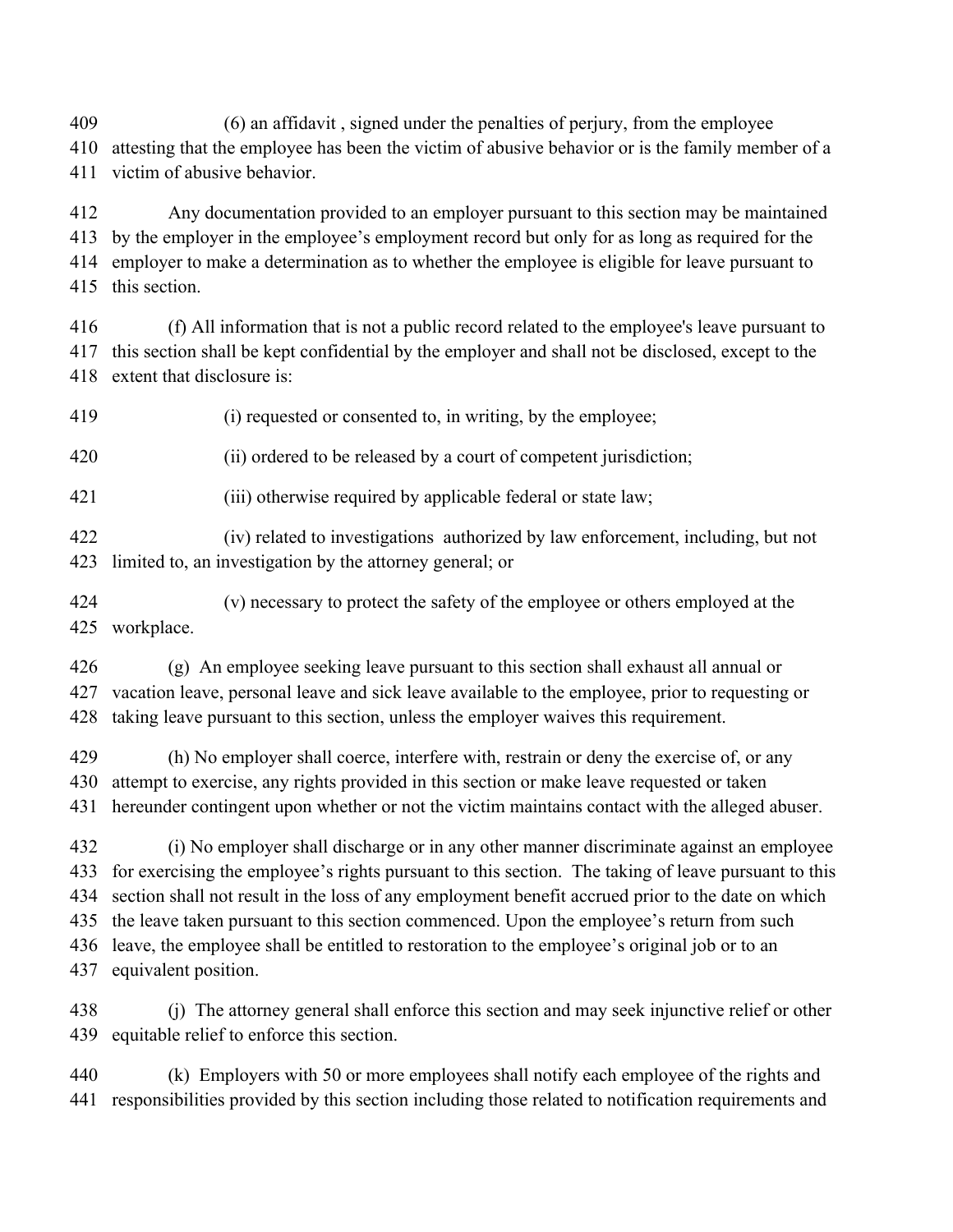confidentiality. As used in this subsection, "employees" shall mean individuals who perform services for and under the control and direction of an employer for wages or other remuneration.

 (l) This section shall not be construed to exempt an employer from complying with chapter 258B, section 14B of chapter 268 or any other general or special law or to limit the rights of any employee under said chapter 258B, said section 14B of said chapter 268 or any other general or special law.

 (m) Any benefit received from this section shall not be considered relevant in any criminal or civil proceeding as it relates to the alleged abuse unless, after a hearing, a justice of the district, superior or probate court determines that such benefit is relevant to the allegations.

 SECTION 10. Section 150 of said chapter 149, as appearing in the 2012 Official Edition, is hereby amended by inserting after the figure "33E", in line 20, the following figure:- , 52E.

 SECTION 11. Section 3 of chapter 209A of the General Laws, as so appearing, is hereby amended by striking out, in line 149, the word "except" and inserting in place thereof the following:- including.

 SECTION 12. Said section 3 of said chapter 209A, as so appearing, is hereby further amended by inserting after the word "support", in line 149, the following:-

 ; provided, however, that upon issuing an order for custody or support, the superior, district or Boston municipal court shall provide a copy of the order to the probate and family court department of the trial court that issued the prior or pending custody or support order immediately; provided further, that such order for custody or support shall be for a fixed period of time not to exceed 30 days; and provided further, that such order may be superseded by a subsequent custody or support order issued by the probate and family court department, which shall retain final jurisdiction over any custody or support order.

 SECTION 13. The second paragraph of section 7 of said chapter 209A, as so appearing, is hereby amended by inserting, after the first sentence the following sentence:- Law enforcement agencies shall establish adequate procedures to ensure that, when effecting service upon a defendant pursuant to this paragraph, a law enforcement officer shall, to the extent practicable: (i) fully inform the defendant of the contents of the order and the available penalties for any violation of an order or terms thereof, and (ii) provide the defendant with informational resources, including, but not limited to, a list of certified batterer intervention programs, and substance abuse counseling, alcohol abuse counseling, and financial counseling programs located within or near the court's jurisdiction.

 SECTION 14. Said section 7 of said chapter 209A, as so appearing, is hereby further amended by inserting after the word "order", in line 50, the following words:- , or as a condition of a continuance without a finding.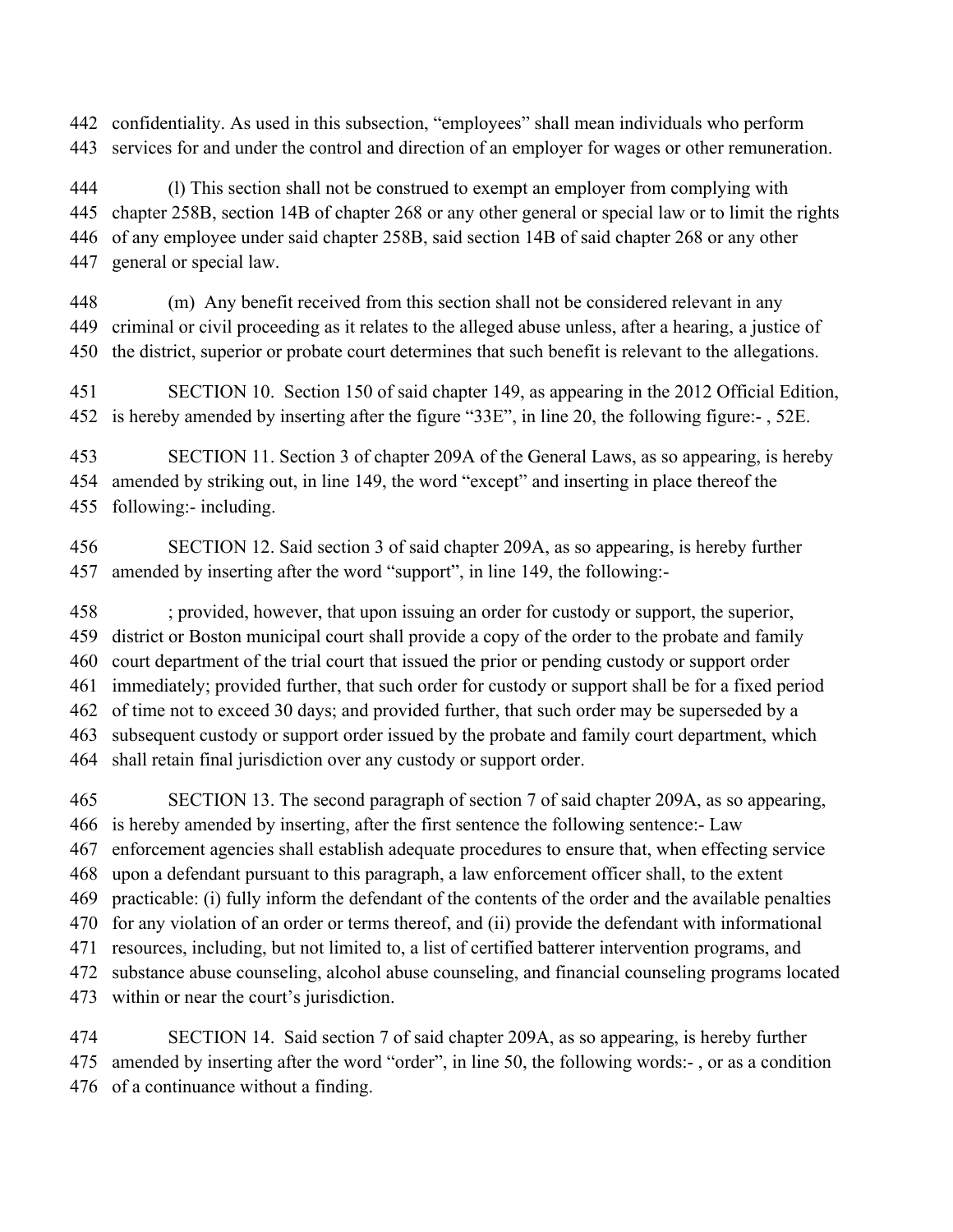SECTION 15. Subsection (a) of section 3 of chapter 209C of the General Laws, as so appearing, is hereby amended by adding the following sentence:- No court shall make an order providing visitation rights to a parent who was convicted of rape pursuant to sections 22 to 23B, inclusive, of chapter 265 or section 3, 4, or 17 of chapter 272, and is seeking to obtain visitation with the child who was conceived during the commission of that rape, unless the judge determines that such child is of suitable age to signify the child's assent and that assent is in the best interest of the child; provided, however, that a court may make an order providing visitation rights to a parent convicted of rape pursuant to section 23 of said chapter 265, if visitation is in the best interest of the child and either (i) the other parent of the child conceived during the commission of that rape has reached the age of 18, and said parent consents to such visitation, or (ii) the judge makes an independent determination that visitation is in the best interest of the child.

SECTION 16. The first paragraph of subsection (e) of section 10 of said chapter 209C, as

so appearing, is hereby amended by adding the following sentence:- For the purposes of this

section, if the child was conceived during the commission of a rape and the parent was convicted

 of said rape pursuant to sections 22 to 23B, inclusive, of chapter 265 or section 3, 4 or 17 of chapter 272, said conviction shall be conclusive evidence of a serious incident of abuse by the

convicted parent.

 SECTION 17. Chapter 211B of the General Laws is hereby amended by inserting after section 9A the following section:-

 Section 9B. The chief justice of the trial court department shall provide training on the issue of domestic violence and sexual violence in the commonwealth, at least once biannually, to all appropriate court personnel throughout the commonwealth, including but not limited to judges, clerks of court, probation officers, court officers, security officers and guardians ad litem.

Such training shall include, but not be limited to, the dissemination of information concerning:

 (1) misdemeanor and felony offenses in which domestic violence and sexual violence are often involved;

 (2) the civil rights and remedies available to victims of domestic violence and sexual violence;

 (3) methods for assessing the degree of risk of homicide involved in situations of domestic violence, including, but not limited to, gathering information from the victim regarding the suspect's past reported and non-reported behavior and dangerousness, such as : (i) whether the suspect has ever used a weapon against the victim or threatened the victim with a weapon, (ii) whether the suspect owns a gun; (iii) whether the suspect's physical violence against the victim has increased in severity or frequency; (iv) whether the suspect has threatened to kill the victim; (v) whether the suspect has ever threatened or attempted suicide; (vi) whether the suspect has used or threatened physical violence against the victim's family, other household members,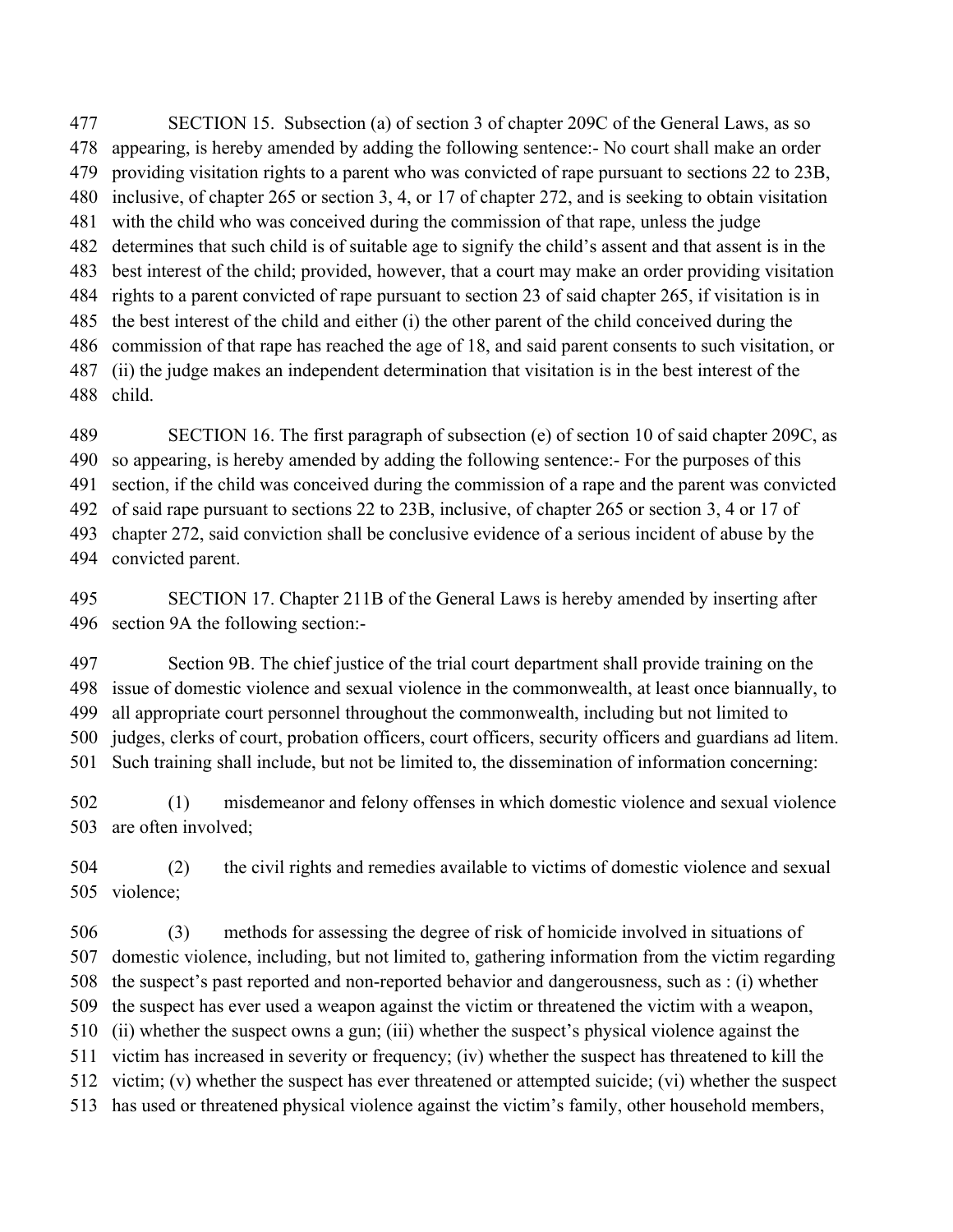or pets; (vii) whether the suspect uses illegal drugs; (viii) whether the suspect abuses alcohol; and (ix) whether there have been specific instances of strangulation or suffocation of the victim by the suspect;

 (4) law enforcement techniques, information sharing, and methods of promoting cooperation among the various court departments in combating domestic violence and sexual violence, including the importance of keeping victims informed as to the whereabouts of suspected abusers and other such information helpful for victim safety planning;

 (5) the physiological and psychological effects of the pattern of domestic violence and sexual violence on its victims, including children who witness such abuse;

 (6) the underlying psychological and sociological causes of domestic violence and sexual violence and the availability of batterer's intervention programs;

 (7) the availability of community based domestic violence, rape, and sexual assault shelter and support services within the commonwealth, including, to the extent practicable, specific shelter and support services available in a court's geographical area; and

 (8) techniques for increasing cooperation and immediate data sharing among different areas of law enforcement and the court system in combating domestic violence and sexual violence.

 The chief justice of the trial court may appoint such expert, clerical and other staff members as the operation of the training program may require. Where appropriate, the training presenters shall include domestic violence and sexual violence experts with expertise in the delivery of direct services to victims of domestic violence and sexual violence, including utilizing community based domestic violence, rape and sexual assault service providers, and survivors of domestic violence, rape or sexual assault in the presentation of the training.

 SECTION 18. Section 26 of chapter 218 of the General Laws, as so appearing, is hereby amended by striking out, in line 18, the words "fifteen A and twenty-one A" and inserting in place thereof the following:- 15A, 15D, 21A and 26.

 SECTION 19. Section 8 of chapter 258B of the General Laws, as so appearing, is hereby amended by striking out, in line 1, the figure "90" and inserting in place thereof the following figure:- 110.

 SECTION 20. Said section 8 of said chapter 258B, as so appearing, is hereby further amended by striking out, in line 5, the figure "50" and inserting in place thereof the following figure:- 70.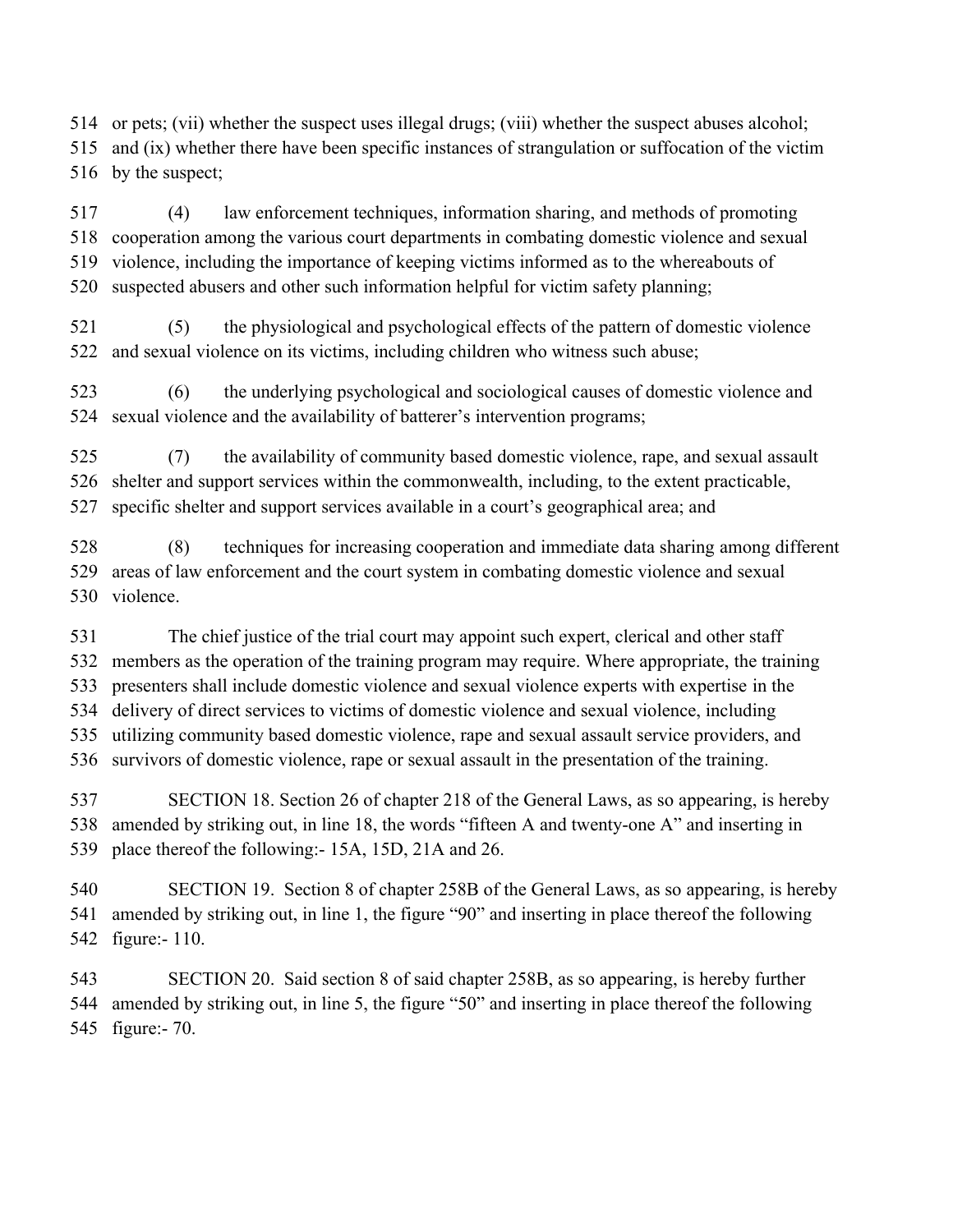SECTION 21. Said section 8 of said chapter 258B, as so appearing, is hereby further amended by striking out, in line 8, the figure "45" and inserting in place thereof the following figure:- 65.

 SECTION 22. Said section 8 of said chapter 258B, as so appearing, is hereby further amended by inserting after the third sentence the following sentence:- The court shall impose an additional domestic violence prevention and victim assistance assessment of \$50 for any violation of an order issued pursuant to sections 18 or 34B of chapter 208, section 32 of chapter 209, sections 3, 4 or 5 of 209A, or section 15 of chapter 209C, or a conviction or adjudication for an act which would constitute abuse as defined in section 1 of 209A, or a violation of section 13M of chapter 265, which shall be deposited in the Domestic Violence Prevention and Victim Assistance Fund, established by section 14.

 SECTION 23. Said section 8 of said chapter 258B, as so appearing, is hereby further amended by striking out the seventh sentence and inserting in place thereof the following sentence:-

 If it is determined by a written finding of fact that an assessment, other than for a civil motor vehicle infraction, imposed by this section would impose a severe financial hardship upon the person against whom the assessment is imposed, the court may structure a payment plan in order to ensure compliance with payment; provided, however, that the court may order a person required to pay a domestic violence prevention and victim assistance assessment to complete at least 8 hours of community service in order to satisfy such assessment, if a structured payment would continue to impose a severe financial hardship.

 SECTION 24. Said section 8 of said chapter 258B, as so appearing, is hereby further amended by inserting after the word "assessment", in line 50, the following words:- and the domestic violence prevention and victim assistance assessment.

 SECTION 25. Said chapter 258B is hereby further amended by adding the following section:-

 Section 14. (a) There shall be established and placed within the Massachusetts office for victim assistance, under the control of the board, a fund to be known as the Domestic Violence Prevention and Victim Assistance Fund, hereinafter referred to as the fund, to be held by the board separate and apart from other funds, to support innovative practices to prevent domestic violence and provide assistance to victims of domestic violence in the commonwealth. The fund shall be credited any appropriations, bond proceeds, or other monies authorized by the general court and specifically designated to be credited thereto, such additional funds as are subject to the direction and control of the board, any pension funds, federal grants or loans, royalties or private investment capital which may properly be applied in furtherance of the objectives of the fund, domestic violence prevention and victim assistance assessments pursuant to section 8 of chapter 258B and any other monies which may be available to the board for the purposes of the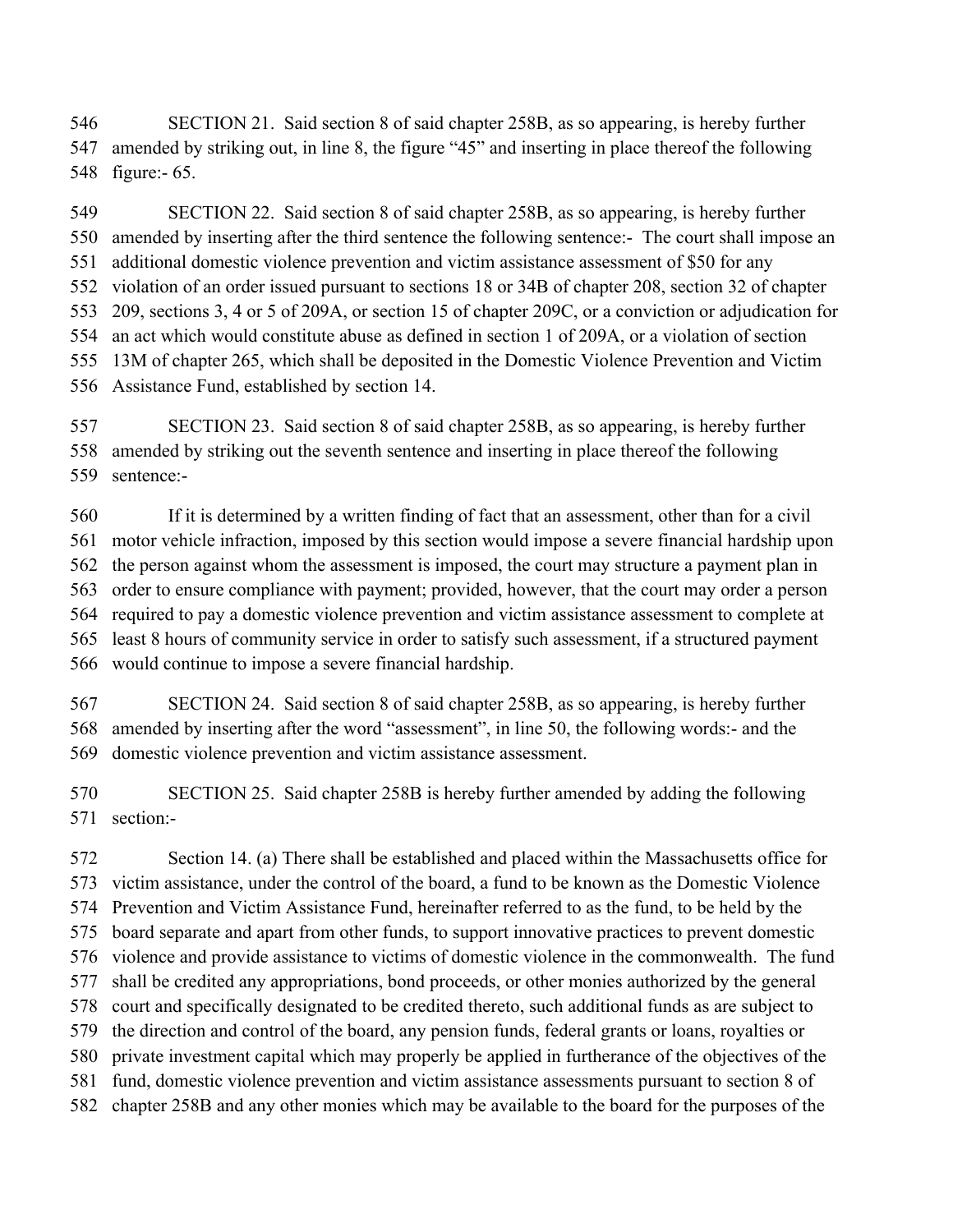fund from any other source or sources. Any revenues, deposits, receipts or funds received shall be deposited in the fund, and shall be available to the board for the purposes described in this section, without further appropriation. The state treasurer shall be the custodian of the fund and shall receive, deposit and invest all monies transmitted to the state treasurer pursuant to this section in accordance with sections 34, 34A and 38 of chapter 29 in such a manner as to secure the highest rate of return available consistent with the safety of the fund, and shall credit interest and earnings on the trust fund corpus to the trust fund; provided, that all amounts on deposit shall be available for immediate use. At the request of the board, the state treasurer shall transfer funds to the board for the administration of any grant pursuant to this section.

 (b) All available monies in the fund that are unexpended at the end of each fiscal year shall not revert to the General Fund and shall be available for expenditure in the subsequent fiscal year.

 (c) The fund shall be held and applied by the board to provide grants designed to support innovative practices to prevent domestic violence and provide assistance to victims of domestic violence in the commonwealth. Such innovative practices shall include, but are not limited to: (i) community-based domestic violence prevention and assistance programs and service providers; (ii) multi-disciplinary teams addressing victims of domestic violence at high risk of homicide or fatality; and (iii) other programs and service providers that support victims of domestic violence.

 The board shall develop, in conjunction with Jane Doe, Inc., and establish guidelines for applications for grants from the fund no later than October 1, 2014; provided, that an application must demonstrate the way in which the applicant's practice or program will result in the improvement of services provided to victims of domestic violence. The board shall determine the eligibility of applicants for grants from the fund, and the level of benefits provided to successful applicants. A maximum of 6 grantees may be selected to receive grants from the fund. The board shall structure the payments to grantees to ensure that no expenditure from or commitment of the assets of the fund shall result in a negative amount within the fund.

 (d) On or before January 1, 2015, the board shall submit a report to the clerks of the house of representatives and the senate, who shall forward the same to the house and senate committees on ways and means, and to the executive office for administration and finance. The report shall provide, at a minimum: (i) the guidelines for applications for grants from the fund; (ii) a list of all applicants for grants from the fund; and (iii) a set of clearly-defined goals and benchmarks to be used to evaluate grant recipients.

 (e) On or before March 1, 2017, the executive director shall submit a report to the clerks of the house of representatives and the senate, who shall forward the same to the house and senate committees on ways and means, and to the executive office for administration and finance. The report shall provide, at a minimum: (i) detailed evaluations of the performance of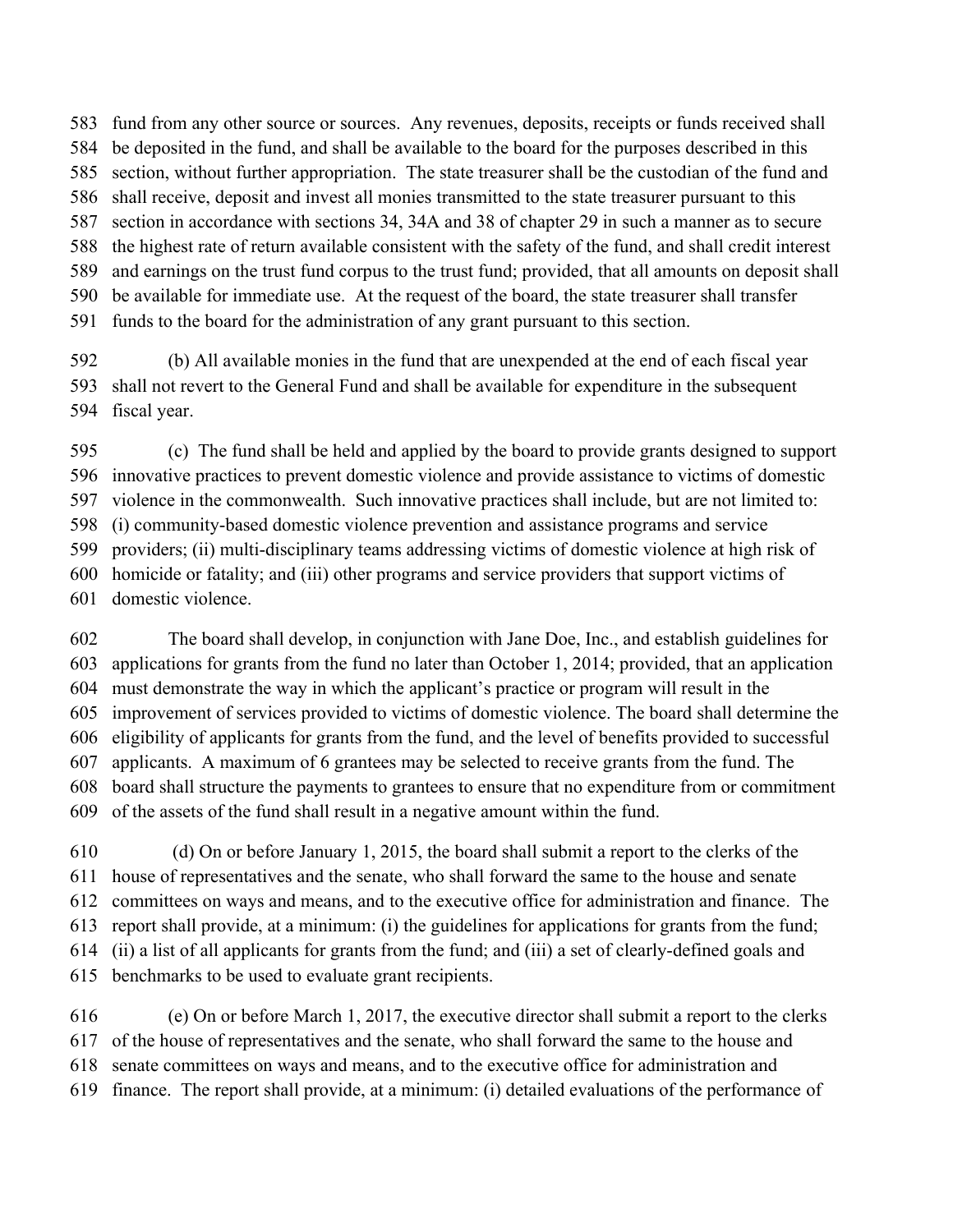grant recipients; (ii) detailed information on grant recipients considered to be most successful;

(iii) the potential for the future development and implementation of successful grant recipients'

practices or programs; and (iv) recommendations as to how any monies remaining in the fund

should be spent.

SECTION 26. Section 14 of said chapter 258B is hereby repealed,

 SECTION 27. Section 13K of chapter 265 of the General Laws, as appearing in the 2012 Official Edition, is hereby amended by inserting after subsection (c) the following new subsection:-

 (c<sup>1</sup>/<sub>2</sub>) Whoever commits an assault and battery upon a family or household member, as defined in section 1 of chapter 209A, except that the determination to be made pursuant to clause (e) of said section 1 of said chapter 209A shall be made by the trier of fact, who is an elder or person with disability shall, in addition to any other penalty authorized by this section, be punished by imprisonment in the state prison for not more than 5 years or in the house of correction for not more than 2½ years or by a fine of not more than \$5,000 or by both such fine and imprisonment.

 SECTION 28. Said chapter 265 is hereby further amended by striking out section 13M, as so appearing, and inserting in place thereof the following section:-

 Section 13M. (a) Whoever commits an assault or assault and battery on a family or household member, as defined in section 13O, shall be punished by imprisonment in the house of correction for not more than 2½ years or by a fine of not more than \$5,000 or both.

 (b) Whoever is convicted of committing an assault or assault and battery on a family or household member, after having previously been convicted of, granted a continuance without a finding for, or otherwise having pleaded guilty to or admitted to a finding of sufficient facts of one of the following offenses, or of a like offense in federal court or the court of any state: (1) an assault or assault and battery on a family or household member; (2) (2) an offense that has as an element the possession, use, or threatened use of a deadly weapon; (3) a sex offense, as defined in section 178C of chapter 6, or (4) a violation of section 7 of chapter 209A, shall be punished by imprisonment in the state prison for not more than 5 years or in the house of correction for not 648 more than  $2\frac{1}{2}$  years, or by a fine of not more than \$10,000, or by both such fine and imprisonment.

 (c) For any violation of this section, or as a condition of a continuance without a finding, the court shall order the defendant to complete a certified batterer's intervention program unless, upon good cause shown, the court issues specific written findings describing the reasons that batterer's intervention should not be ordered or unless the batterer's intervention program determines that the defendant is not suitable for intervention. Should a defendant not under parole supervision fail to complete a certified batterer's intervention program ordered under this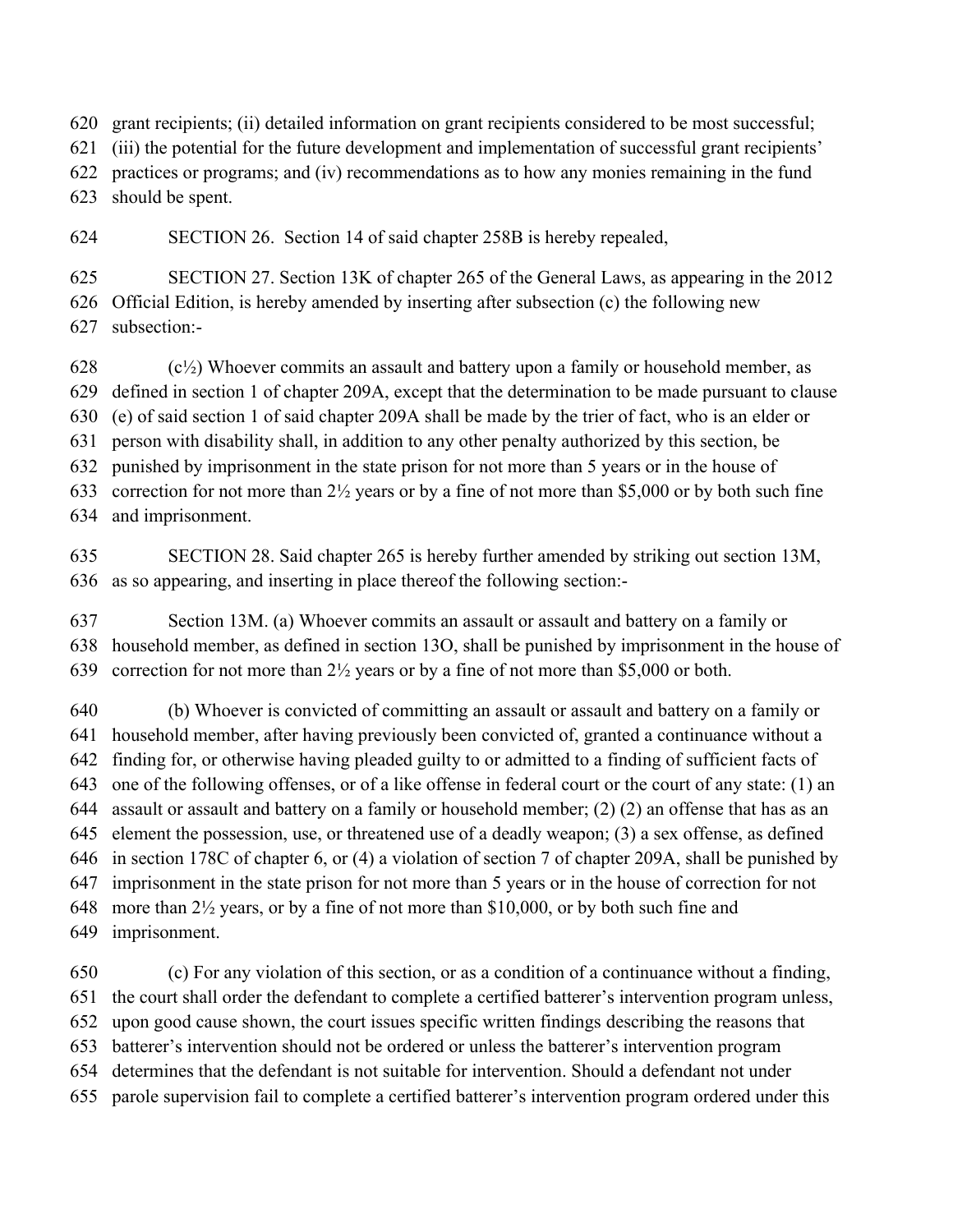subsection within 12 months of disposition or release from confinement, or within such other

 time as set by the court, the defendant's original term of imprisonment shall be increased by imprisonment in the house of correction for 60 days.

 SECTION 29. Said chapter 265 is hereby further amended by inserting after section 13M the following 2 new sections:-

 Section 13N. (a) Whoever commits, or attempts to commit an assault or an assault and battery on a family or household member, as defined in section 13O, within 500 feet of the real property comprising a trial court of the commonwealth, as defined in section 1 of chapter 211B, shall be punished imprisonment in the state prison for not more than 5 years or in the house of correction for not more than 2½ years, or by a fine of not more than \$1,000, or or by both such fine and imprisonment.

 (b) Whoever commits, or attempts to commit an assault or an assault and battery on a family or household member, as defined in section 13O, with the intent to intimidate, deter or prevent such family or household member from obtaining access to a trial court of the commonwealth, as defined in section 1 of chapter 211B, shall be punished by imprisonment in 671 the state prison for not more than 10 years or in the house of correction for not more than  $2\frac{1}{2}$  years, or by a fine of not less than \$1,000 nor more than \$5,000,or by both such fine and imprisonment.

 (c) For any violation of this section, or as a condition of a continuance without a finding, the court shall order the defendant to complete a certified batterer's intervention program unless, upon good cause shown, the court issues specific written findings describing the reasons that batterer's intervention should not be ordered or unless the batterer's intervention program determines that the defendant is not suitable for intervention. Should a defendant not under parole supervision fail to complete a certified batterer's intervention program ordered under this subsection within 6 months of disposition or release from confinement, or within such other time as set by the court, the defendant's original term of imprisonment shall be increased by imprisonment in the house of correction for 60 days.

 Section 13O. For the purposes of sections 13M and 13N the term "Family or household member", shall mean persons who:

(a) are or were married to one another;

 (b) have a child in common regardless of whether they have ever married or lived together; or

 (c) are or have been in a substantive dating or engagement relationship, which shall be adjudged by the district, probate or Boston municipal courts' consideration of the following factors: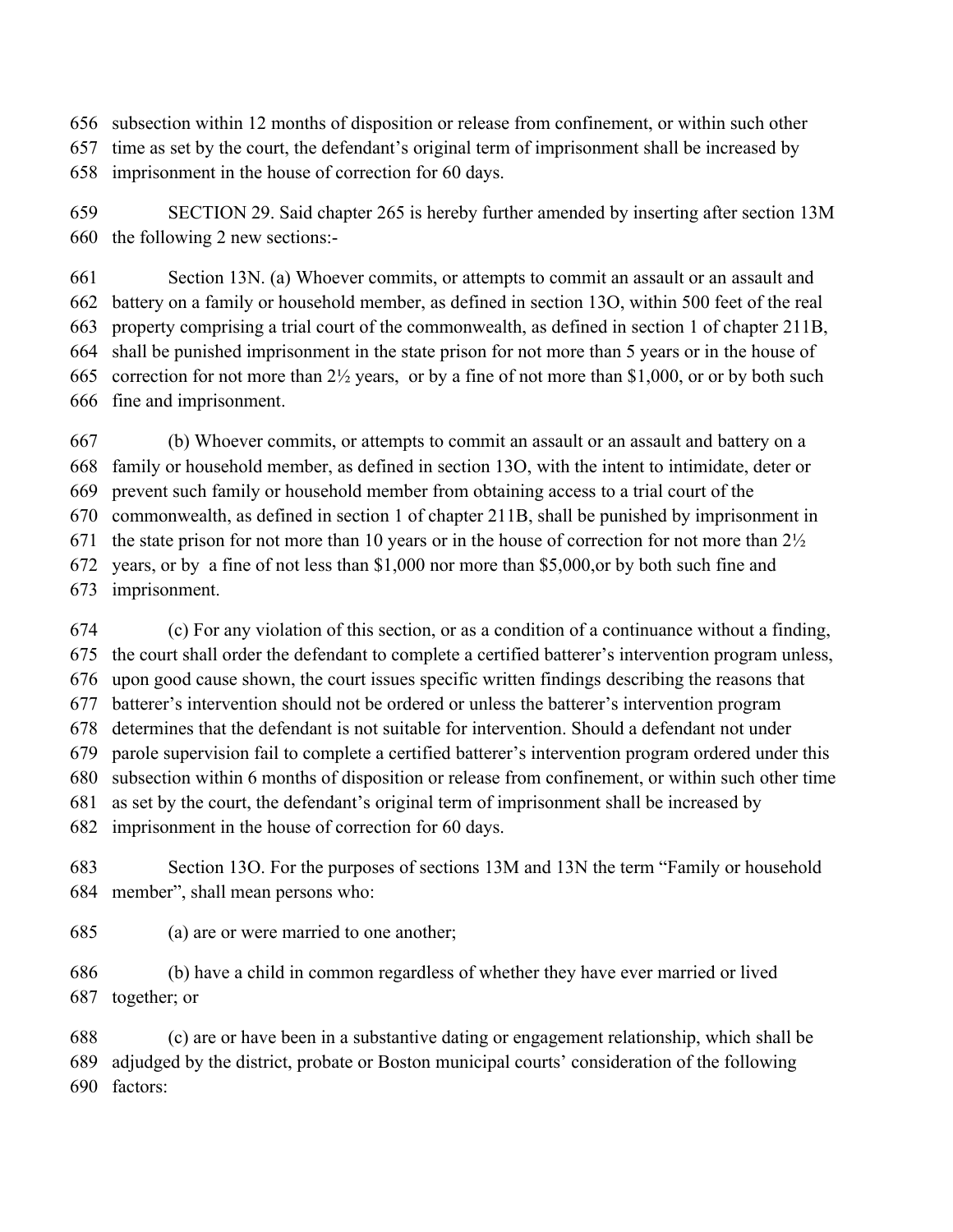(1) the length of time of the relationship;

(2) the type of relationship;

(3) the frequency of interaction between the parties; and

 (4) if the relationship has been terminated by either person, the length of time elapsed since the termination of the relationship.

 SECTION 30. Said chapter is hereby further amended by inserting after section 15C the following section:-

 Section 15D. (a) For the purposes of this section the following words shall have the following meanings:-

 "Strangulation", the intentional interference of the normal breathing or circulation of blood by applying substantial pressure on the throat or neck of another.

 "Suffocation", the intentional interference of the normal breathing or circulation of blood by blocking the nose or mouth of another.

 "Serious bodily injury", bodily injury that results in a permanent disfigurement, loss or impairment of a bodily function, limb or organ, or a substantial risk of death.

 (b) Whoever strangles or suffocates another shall be punished by imprisonment in the state prison for not more than 5years or in the house of correction for not more than 2½ years, or by a fine of not more than \$5,000, or by both such fine and imprisonment.

 (c) Whoever: (i) strangles or suffocates another and by such strangulation or suffocation causes serious bodily injury; or (ii) strangles or suffocates another who is pregnant at the time of such strangulation or suffocation, knowing or having reason to know that the person is pregnant; or (iii) is convicted of strangling or suffocating another after having been previously convicted of the crime of strangling or suffocating another under this section, or of a like offense in federal court or the court of any state; or (iv) strangles or suffocates another who he or she knows has an outstanding temporary or permanent vacate, restraining or no contact order or judgment issued pursuant to section 18 or 34B of chapter 208, section 32 of chapter 209, section 3, 4 or 5 of chapter 209A or section 15 of chapter 209C, in effect against him or her at the time the offense was committed, shall be punished by imprisonment in the state prison for not more than 10 years or in the house of correction for not more than 2½ years, and by a fine of not more than \$10,000. (d) For any violation of this section, or as a condition of a continuance without a finding,

 the court shall order the defendant to complete a certified batterer's intervention program unless, upon good cause shown, the court issues specific written findings describing the reasons that

batterer's intervention should not be ordered or unless the batterer's intervention program

determines that the defendant is not suitable for intervention. Should a defendant not under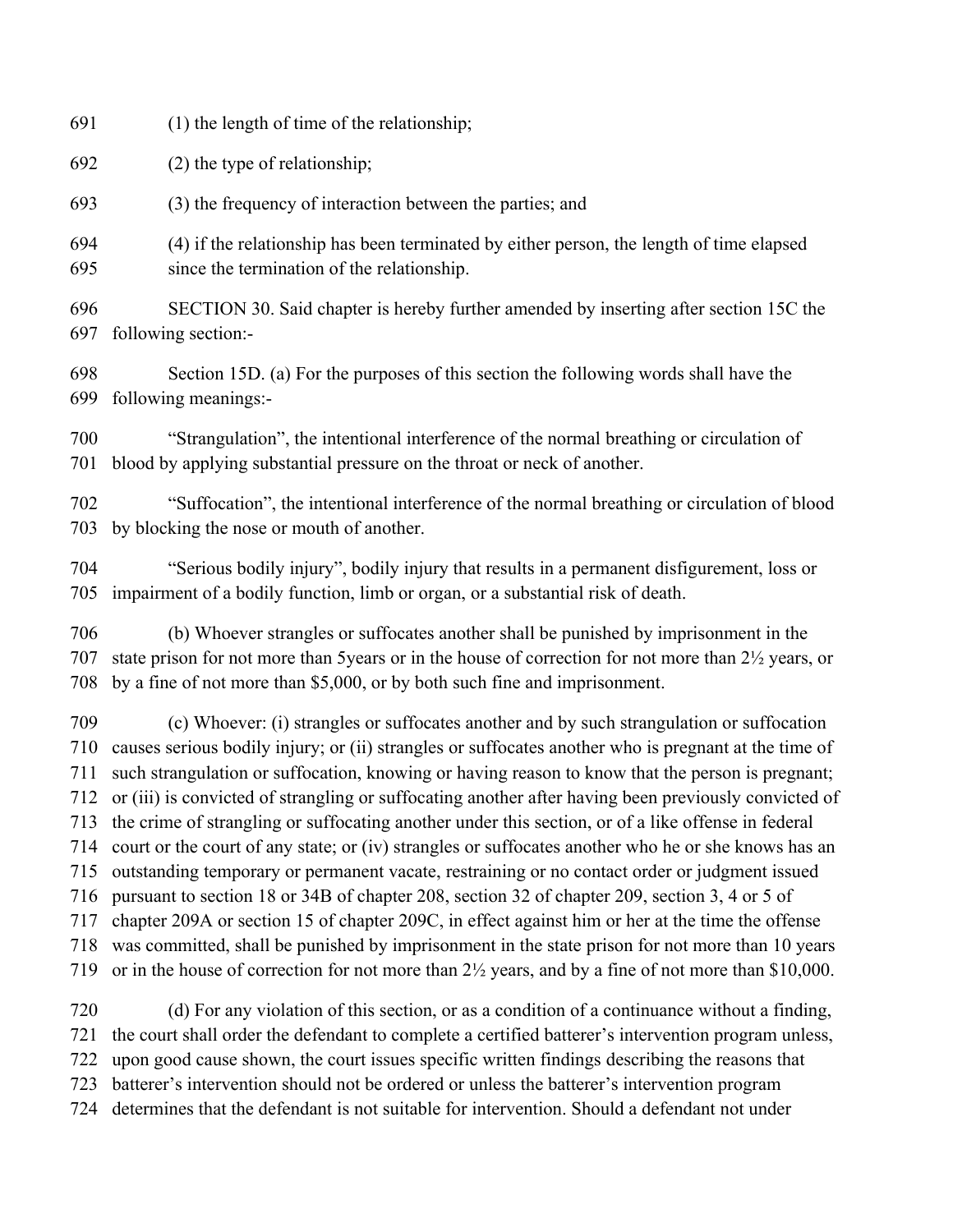parole supervision fail to complete a certified batterer's intervention program ordered under this

subsection within 12 months of disposition or release from confinement, or within such other

time as set by the court, the defendant's original term of imprisonment shall be increased by

imprisonment in the house of correction for 60 days.

SECTION 31. Section 20D of chapter 276 of the General Laws, as appearing in the 2012

Official Edition, is hereby amended by inserting after the word "governor", in line 8, the

following words:- ; provided, however, that if a person is arrested for a crime in the

commonwealth, any bail by bond or undertaking shall be assessed pursuant to sections 42, 42A,

57, 58 and 58A.

 SECTION 32. Section 42 of said chapter 276, as so appearing, is hereby amended by inserting after the word "trial", in line 6, the following words:- ; provided, however, that if a person is arrested for a violation of an order issued pursuant to section18 or 34B of chapter 208, section 32 of chapter 209, section 3, 4 or 5 of chapter 209A or section 15 of chapter 209C or any act that would constitute abuse as defined in section 1 of chapter 209A, or a violation of sections 13K, 13M, 13N or 15D of chapter 265, any bail shall be assessed pursuant sections 42A, 57, 58 and 58A.

 SECTION 33. Section 42A of said chapter 276, as so appearing, is hereby amended by inserting after the word "of", in line 7, the following words:- bail or.

 SECTION 34. Said section 42A of said chapter 276, as so appearing, is hereby further amended by inserting after the first paragraph the following paragraph:-

 For any violation of an order issued pursuant to section 18 or 34B of chapter 208, section 32 of chapter 209, section 3, 4 or 5 of 209A or section 15 of chapter 209C or any act that would constitute abuse as defined in section 1 of chapter 209A, or a violation of sections 13K, 13M, 13N or 15D of chapter 265, (1) a person arrested shall not be admitted to bail sooner than 6 hours after arrest, except by a judge in open court, and, except where prohibited by section 57, every effort shall be made to assess bail no more than 8 hours after the arrest, and (2) the person authorized to take bail for such violation shall make a written determination as to whether there are conditions of release that will reasonably assure the safety of the alleged victim or any other individual or the community on the basis of any information which the court can reasonably obtain, the nature and circumstances of the offense charged, the potential penalty the person faces, the person's family ties, employment record and history of mental illness, the person's reputation, the risk that the person will obstruct or attempt to obstruct justice or threaten, injure or intimidate or attempt to threaten, injure or intimidate a prospective witness or juror, the person's record of convictions, if any, any illegal drug distribution or present drug dependency, whether the person is on bail pending adjudication of a prior charge, whether the acts alleged involve abuse as defined in section 1 of chapter 209A, violation of a temporary or permanent order issued pursuant to section 18 or 34B of chapter 208, section 32 of chapter 209, section 3, 4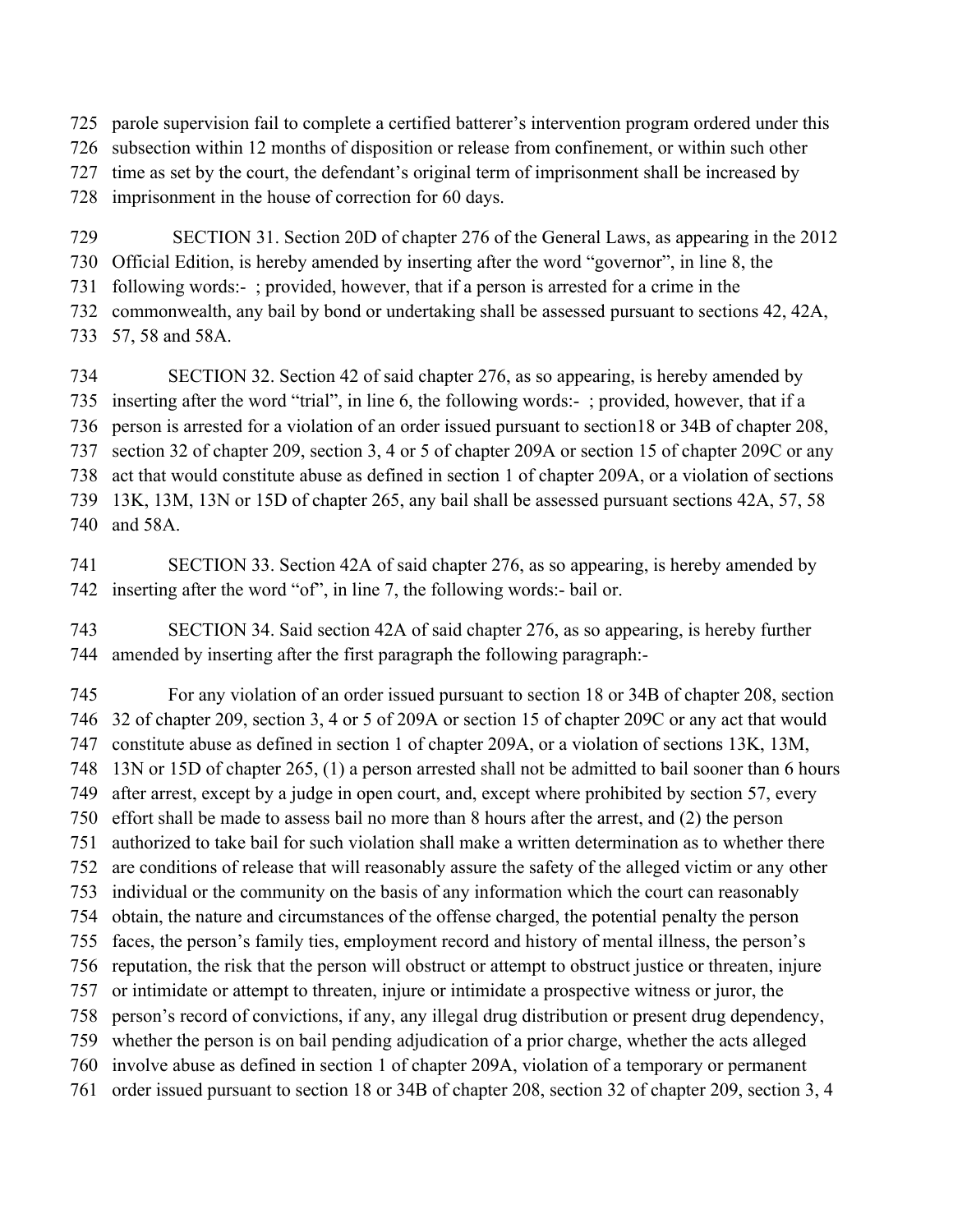or 5 of chapter 209A or section 15 of chapter 209C, whether the person has any history of issuance of such orders pursuant to the aforesaid sections, whether the person is on probation, parole or other release pending completion of sentence for any conviction and whether the person is on release pending sentence or appeal for any conviction. The person authorized to take bail shall have immediate access to all pending and prior police and incident reports related to the person detained, upon oral, telephonic, facsimile or electronic mail request. If, after an evaluation of all factors set forth in this paragraph, a written determination is made that there are conditions of release that will reasonably assure the safety of the alleged victim, any other individual and the community, the person authorized to admit the person to bail shall impose such conditions of release. If, after an evaluation of all factors set forth in this paragraph, a written determination is made that there are no conditions of release that will reasonably assure the safety of the alleged victim or any other individual or the community, the person shall be held and transferred automatically, and without a motion from the commonwealth, for an appearance and hearing pursuant to section 58A at the next sitting of the court; provided, however, that the commonwealth may decline such a hearing and instead proceed under section 58 and request cash bail or under section 58B revocation of release. If, after an evaluation of all the factors set forth in this paragraph, a person is to be admitted to bail, a written determination shall be made as to why admittance is supported and which conditions will reasonably assure the safety of the alleged victim or any other individual or the community. The person shall, prior to admittance, be provided with informational resources related to domestic violence by the person admitting the arrestee to bail, which shall include, but is not limited to, a list of certified batterer intervention programs located within or near the court's jurisdiction. If the defendant is released on bail from the place of detention, a reasonable attempt shall be made to notify the victim of the defendant's release by the arresting police department. If the defendant is released on bail by order of a court, a reasonable attempt shall be made to notify the victim of the defendant's release by the district attorney.

 The commonwealth shall be the only party permitted to move for arraignment, within 3 hours of a complaint being signed by a magistrate or the magistrate's designee, for a person charged with violation of an order issued pursuant to section18 or 34B of chapter 208, section 32 of chapter 209, section 3, 4 or 5 of chapter 209A, or section 15 of chapter 209C, or a violation of section 13K, 13M, 13N or 15D of chapter 265.SECTION 35. Section 55 of said chapter 276, as so appearing, is hereby amended by inserting after the word "felony", in line 5, the following words:- , or was a violation of an order issued pursuant to section 18 or 34B of chapter 208, section 32 of chapter 209, section 3, 4 or 5 of chapter 209A or section 15 of chapter 209C or was a violation of sections 13K,13M, 13N or 15D of chapter 265 or would otherwise constitute abuse as defined in section 1 of said chapter 209A.

 SECTION 36. Said chapter 276 is hereby further amended by inserting after section 56 the following section:-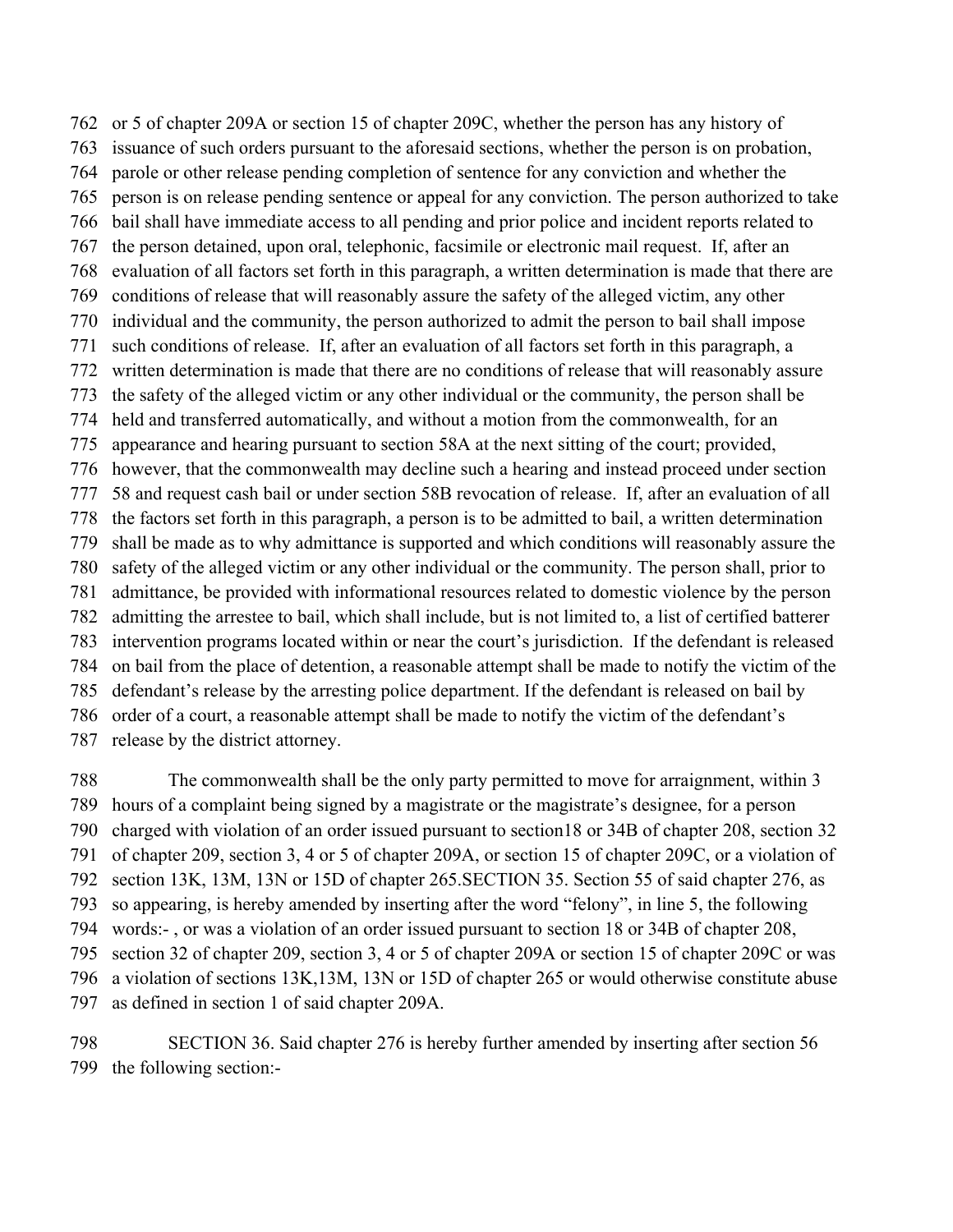Section 56A. Before a judge of the superior court or district court releases, discharges or admits to bail any person arrested and charged with a crime against the person or property of another, the judicial officer shall inquire into and determine whether, in the exercise of the judicial officer's discretion and based upon the information provided to the court, abuse, as defined in section 1 of chapter 209A, has occurred immediately prior to or in conjunction with the crime for which the person was arrested and charged. If the judge determines that abuse has so occurred, the judge shall make preliminary written findings of fact to that effect. Such preliminary written findings of fact shall be maintained within the statewide domestic violence record keeping system. Such preliminary written findings of fact shall not be considered criminal offender record information or public records and shall not be open for public inspection. Such preliminary written findings of fact shall not be admissible in any investigation or proceeding before a grand jury or court of the commonwealth related to the crime for which the person was brought before the court for release, discharge or discretion that such abuse has not occurred, in which case the preliminary written findings of fact shall be removed from the statewide domestic violence record keeping system. Nothing in this section shall be construed as modifying or limiting the presumption of innocence.

 SECTION 37. Section 57 of said chapter 276, as appearing in the 2012 Official Edition, is hereby amended by inserting after the first paragraph the following paragraph:-

 For any violation of an order or judgment issued pursuant to section 18 or 34B of chapter 208, section 32 of chapter 209, section 3, 4 or 5 of 209A, section 15 or 20 of chapter 209C or any act that would constitute abuse as defined in section 1 of chapter 209A, or a violation of sections 13K,13M, 13N or 15D of chapter 265, (1) a person arrested shall not be admitted to bail sooner than 6 hours after the time of arrest, except by a judge in open court, and, except where prohibited by section 57, every effort shall be made to assess bail no more than 8 hours after the time of arrest, and (2) a person authorized to take bail pursuant to this section shall make a written determination as to whether there are conditions of release that will reasonably assure the 826 safety of the alleged victim or any other individual or the community on the basis of any information which the justice or a clerk or assistant clerk of the district court, a bail commissioner or a master in chancery can reasonably obtain, the nature and circumstances of the offense charged, the potential penalty the person faces, the person's family ties, employment record and history of mental illness, the person's reputation, the risk that the person will obstruct or attempt to obstruct justice or threaten, injure or intimidate or attempt to threaten, injure or intimidate a prospective witness or juror, the person's record of convictions, if any, any illegal drug distribution or present drug dependency, whether the person is on bail pending adjudication of a prior charge, whether the acts alleged involve abuse as defined in section 1 of chapter 209A, violation of a temporary or permanent order issued pursuant to section 18 or 34B of chapter 208, section 32 of chapter 209, section 3,4, or 5 of chapter 209A or section 15 of chapter 209C, whether the person has any history of issuance of such orders pursuant to the aforesaid sections, whether the person is on probation, parole or other release pending completion of sentence for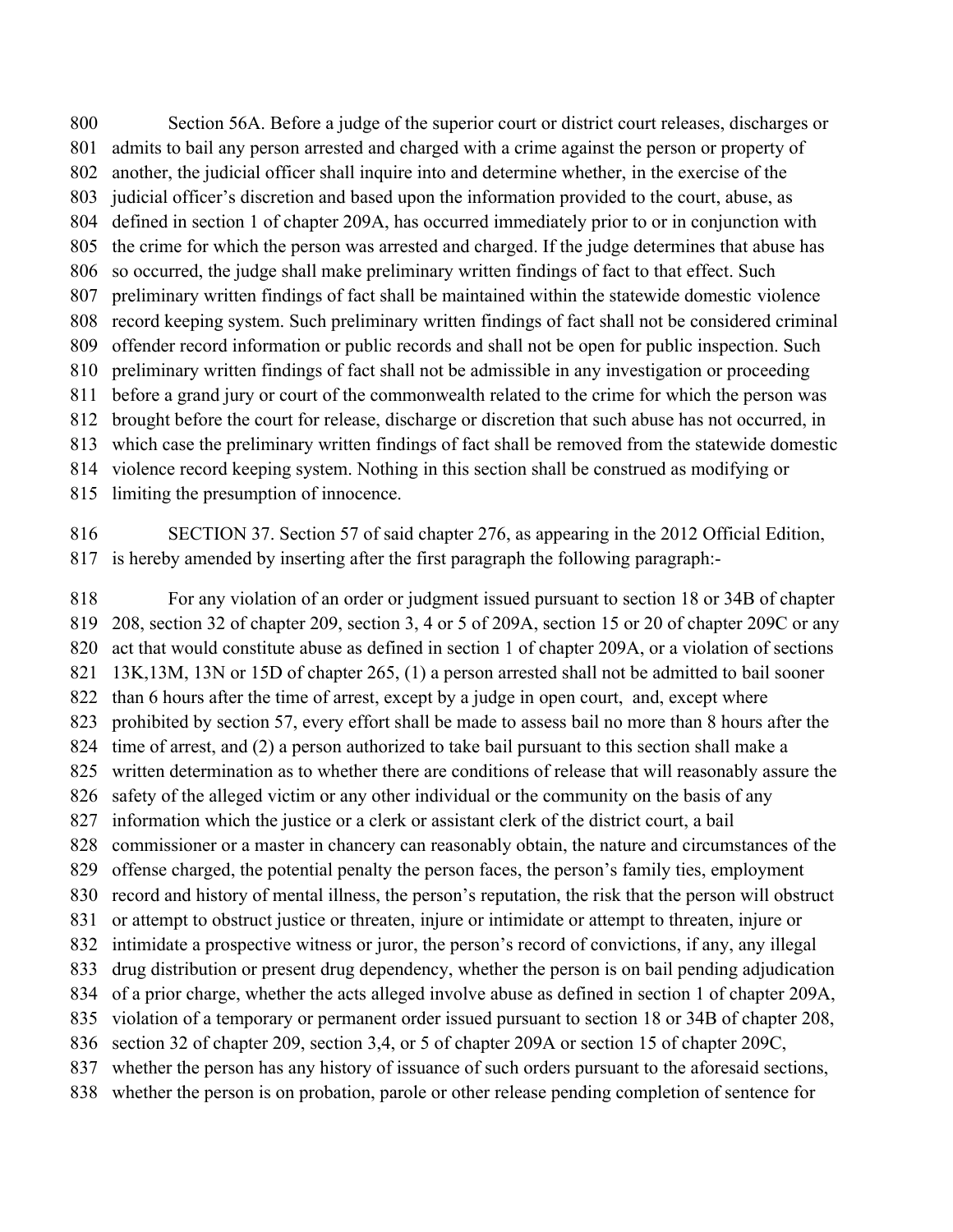any conviction and whether the person is on release pending sentence or appeal for any conviction. The person authorized to take bail shall have immediate access to all pending and prior police and incident reports related to the person detained, upon oral, telephonic, facsimile or electronic mail request. If, after an evaluation of all factors set forth in this paragraph, a written determination is made that there are conditions of release that will reasonably assure the safety of the alleged victim, any other individual and the community, the person authorized to admit the person to bail shall impose such conditions of release. If, after an evaluation of all factors set forth in this paragraph, a written determination is made that there are no conditions of release that will reasonably assure the safety of the alleged victim or any other individual or the community, the person shall be held and transferred automatically, and without a motion from the commonwealth, for an appearance and hearing pursuant to section 58Aat the next sitting of the court; provided, however, that the commonwealth may decline such a hearing and instead proceed under section 58 and request cash bail or under section 58Brevocation of release. If, after an evaluation of all the factors set forth in this paragraph, a person is to be admitted to bail, a written determination shall be made as to why admittance is supported and which conditions will reasonably assure the safety of the alleged victim or any other individual or the community. The person shall, prior to admittance, be provided with informational resources related to domestic violence by the person admitting the arrestee to bail, which shall include, but is not limited to, a list of certified batterer intervention programs located within or near the court's jurisdiction. If the defendant is released on bail from the place of detention, a reasonable attempt shall be made to notify the victim of the defendant's release by the arresting police department. If the defendant is released on bail by order of a court, a reasonable attempt shall be made to notify the victim of the defendant's release by the district attorney.

 The commonwealth shall be the only party permitted to move for arraignment, within 3 hours of a complaint being signed by a magistrate or the magistrate's designee, for a person charged with violation of an order issued pursuant to section 18 or 34B of chapter 208, section 32 of chapter 209, section 3, 4 or 5 of chapter 209A, or section 15 of chapter 209C, or a violation of section 13K, 13M, 13N or 15D of chapter 265.

 SECTION 38. Section 58 of said chapter 276, so appearing, is hereby amended by inserting after the first paragraph, the following paragraph:-

 For any violation of an order or judgment issued pursuant to section 18 or 34B of chapter 208, section 32 of chapter 209, section 3, 4 or 5 of 209A, or section 15 of chapter 209C or any act that would constitute abuse as defined in section 1 of chapter 209A or a violation of sections 13K,13M, 13N or 15D of chapter 265, (1) a person arrested shall not be admitted to bail sooner than 6 hours after the time of arrest, except by a judge in open court, and, except where prohibited by section 57, every effort shall be made to assess bail no more than 8 hours after the time of arrest, and (2) a person authorized to take bail pursuant to this section and section 57 shall make a written determination as to whether there are conditions of release that will reasonably assure the safety of the alleged victim or any other individual or the community on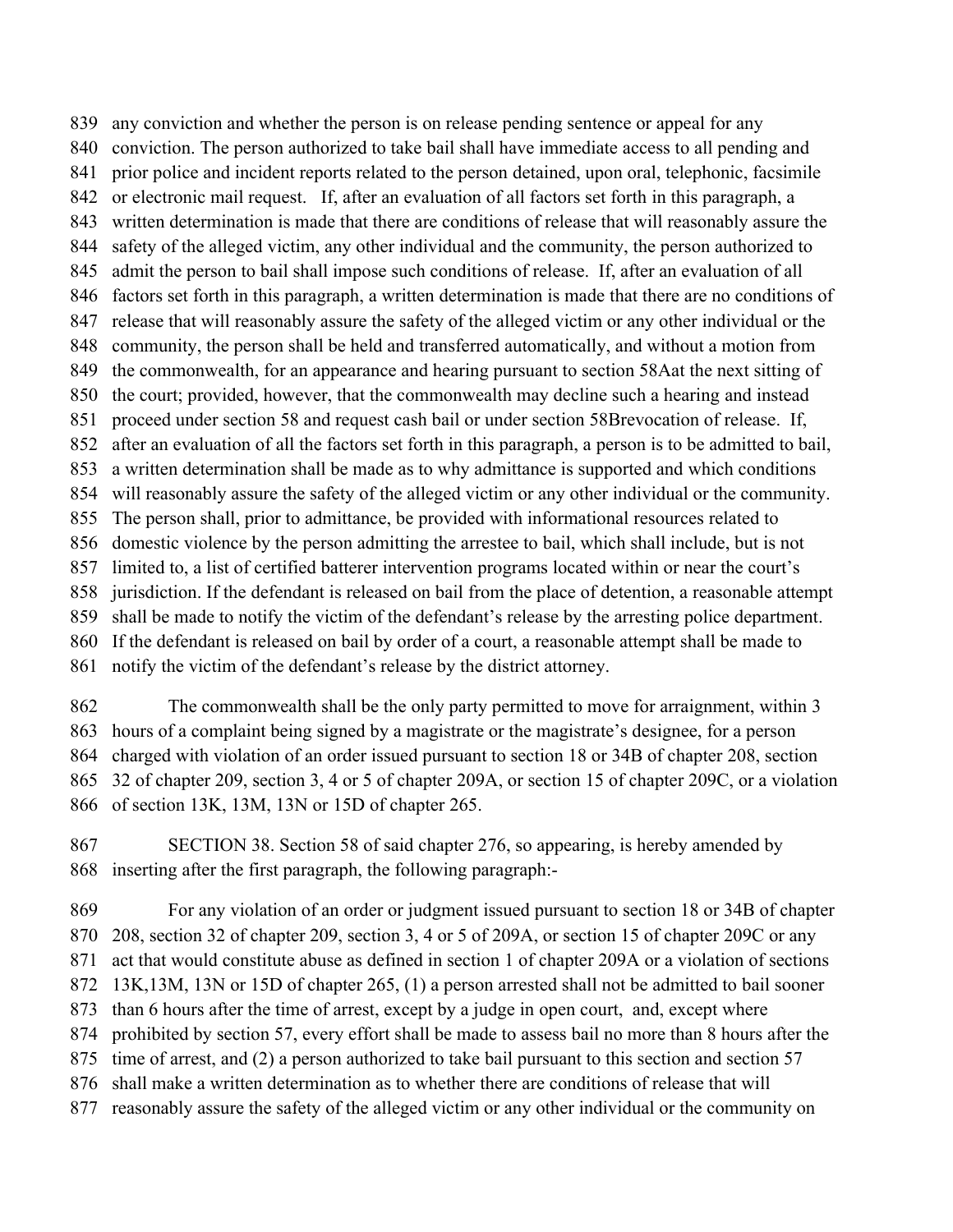the basis of any information which the justice or a clerk or assistant clerk of the district court, a bail commissioner or a master in chancery can reasonably obtain, the nature and circumstances of the offense charged, the potential penalty the person faces, the person's family ties, employment record and history of mental illness, the person's reputation, the risk that the person will obstruct or attempt to obstruct justice or threaten, injure or intimidate or attempt to threaten, injure or intimidate a prospective witness or juror, the person's record of convictions, if any, any illegal drug distribution or present drug dependency, whether the person is on bail pending adjudication of a prior charge, whether the acts alleged involve abuse as defined in section 1 of chapter 209A, violation of a temporary or permanent order issued pursuant to section 18 or 34B of chapter 208, section 32 of chapter 209, section 3,4 or 5 of chapter 209A or section 20 of chapter 209C, whether the person has any history of issuance of such orders pursuant to the aforesaid sections, whether the person is on probation, parole or other release pending completion of sentence for any conviction and whether the person is on release pending sentence or appeal for any conviction. The person authorized to take bail shall have immediate access to all pending and prior police and incident reports related to the person detained, upon oral, telephonic, facsimile or electronic mail request. If, after an evaluation of all factors set forth in this paragraph, a written determination is made that there are conditions of release that will reasonably assure the safety of the alleged victim, any other individual and the community, the person authorized to admit the person to bail shall impose such conditions of release. If, after an evaluation of all factors set forth in this paragraph, a written determination is made that there are no conditions of release that will reasonably assure the safety of the alleged victim or any other individual or the community, the person shall be held and transferred automatically, and without a motion from the commonwealth, for an appearance and hearing pursuant to section 58A at the next sitting of the court; provided, however, that the commonwealth may decline such a hearing and instead proceed under section 58 and request cash bail or under section 58B revocation of release. If, after an evaluation of all the factors set forth in this paragraph, a person is to be admitted to bail, a written determination shall be made as to why admittance is supported and which conditions will reasonably assure the safety of the alleged victim or any other individual or the community. The person shall, prior to admittance, be provided with informational resources related to domestic violence by the person admitting the arrestee to bail, which shall include, but is not limited to, a list of certified batterer intervention programs located within or near the court's jurisdiction. If the defendant is released on bail from the place of detention, a reasonable attempt shall be made to notify the victim of the defendant's release by the arresting police department. If the defendant is released on bail by order of a court a reasonable attempt shall be made to notify the victim of the defendant release by the district attorney.

 The commonwealth shall be the only party permitted to move for arraignment, within 3 hours of a complaint being signed by a magistrate or the magistrate's designee, for a person charged with violation of an order issued pursuant to section 18 or 34B of chapter 208, section 32 of chapter 209, section 3, 4 or 5 of chapter 209A, or section 15 of chapter 209C, or a violation of section 13K, 13M, 13N or 15D of chapter 265.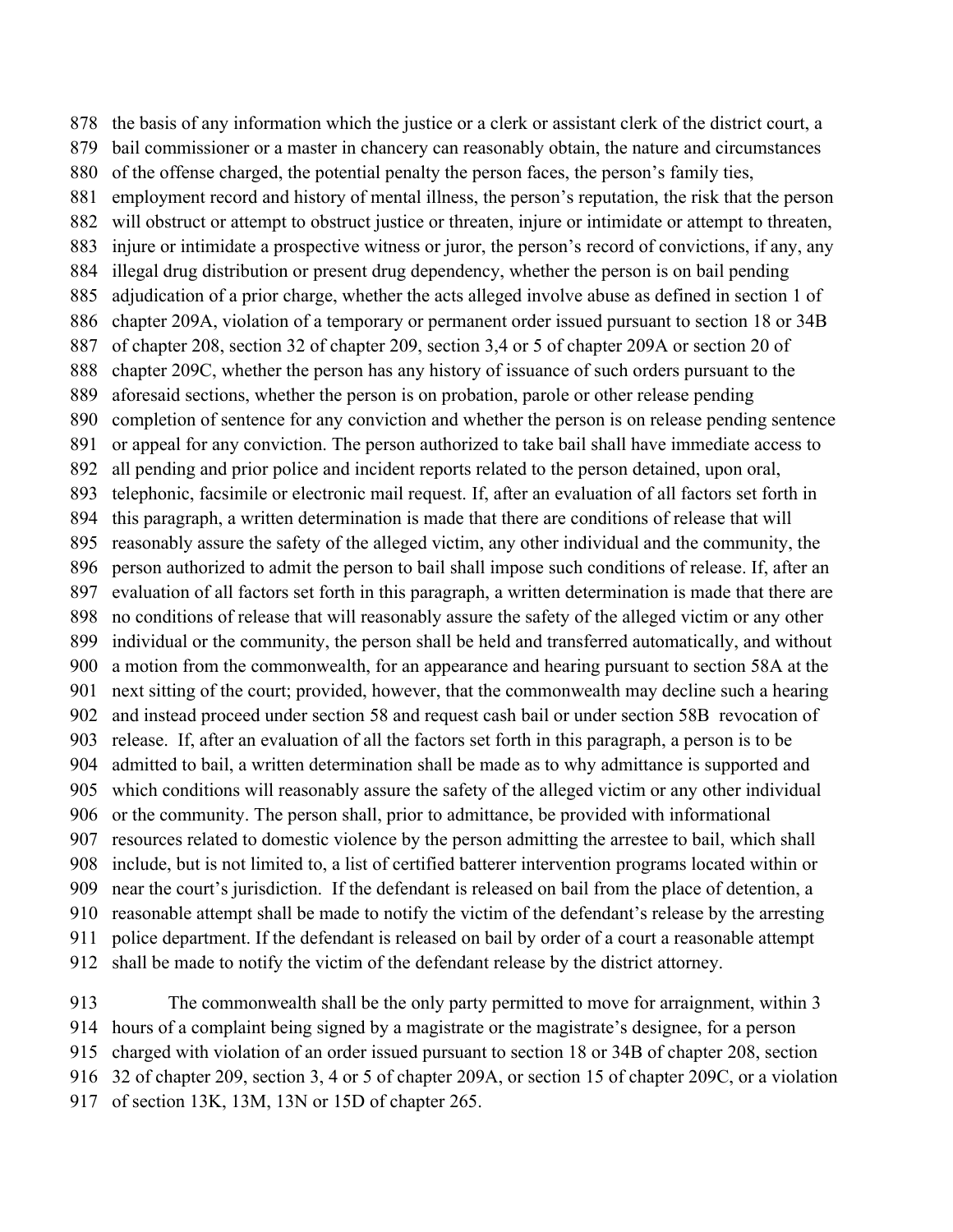SECTION 39. Section 58A of said chapter 276, as so appearing, is hereby amended by inserting after the figure "(3)", in line 29, the following words:- ; provided, however, a person arrested and charged with a violation of an order issued pursuant to section 18 or 34B of chapter 208, section 32 of chapter 209, section 3, 4 or 5 of chapter 209A or section 15 of chapter 209C or any act that would constitute abuse as defined in section 1 of said chapter 209A, or a violation of section 13M of chapter 265 shall not be admitted to bail sooner than 6 hours after arrest and every effort shall be made to assess bail no more than 8 hours after the arrest.

 SECTION 40. Said section 58A of said chapter 276, as so appearing, is hereby further amended by striking out, in line 92, the words "ninety days excluding any period of delay as defined in Massachusetts Rules of Criminal Procedure Rule 36(b)(2)" and inserting in place thereof the following:- 90 days; provided, that such 90 days shall not include any period of delay as defined in Rule 36(b)(2) of the Massachusetts Rules of Criminal Procedure. If the commonwealth moves to reopen a hearing, pursuant to the provisions of subsection (4), wherein a person was detained pursuant to this subsection following the initial hearing, that person may be detained up to 90 additional days if a judge finds by clear and convincing evidence that the new information or change in circumstances presented so warrants the additional detention. A person detained under this subsection shall not be detained for a period exceeding 180 days.

 SECTION 41. The second paragraph of subsection (4) of said section 58A of said chapter 276, as so appearing, is hereby amended by inserting after the fifth sentence the following sentence:- Prior to the summons of an alleged victim, or a member of the alleged victim's family, to appear as a witness at the hearing, the person shall demonstrate to the court, ex-parte and under oath, a good faith basis for the person's reasonable belief that the testimony from the witness will support a conclusion that there are conditions of release that will reasonably assure the safety of any other person or the community. Such ex-parte motion and hearing shall be impounded.

 SECTION 42. Said section 58A of said chapter 276, as so appearing, is hereby further amended by inserting after the word "hearing", in line 115, the following words:- , and the judge shall consider hearsay contained in a police report or the statement of an alleged victim or witness.

 SECTION 43. The second paragraph of subsection (4) of said section 58A of said chapter 276, as so appearing, is hereby amended by striking out the last sentence and inserting in place thereof the following sentence:- The hearing may be reopened before or after a determination by the judge, at any time before trial, upon a motion of the commonwealth or the person detained and a finding by the judge that information exists that was not known at the time of the hearing or that there has been a change in circumstances, and that such information or change in circumstances has a material bearing on the issue of whether there are conditions of release that

will reasonably assure the safety of any other person or the community.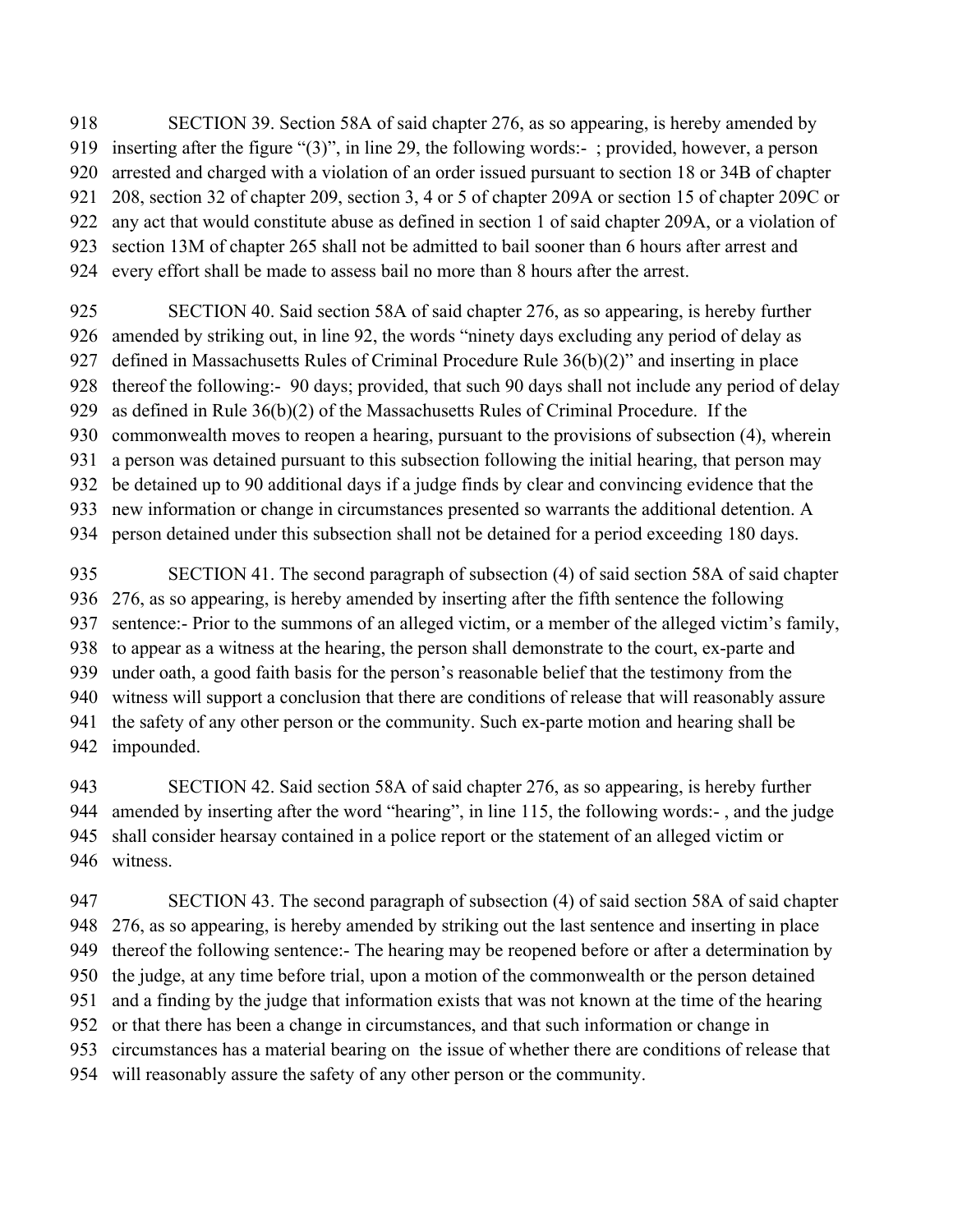SECTION 44. Said section 58A of said chapter 276, as so appearing, is hereby further

- amended inserting after the word "conviction", in lines 153 and 154, the following words:- ;
- provided, however, that if the person is held under arrest for a violation of an order issued

pursuant to section18 or 34B of chapter 208, section 32 of chapter 209, section 3, 4 or 5 of 209A

or section 15 of chapter 209C or any act that would constitute abuse as defined in section 1 of

- said chapter 209A or a violation of sections 13K,13M, 13N or 15D of chapter 265, said justice
- shall make a written determination as to the considerations required by this subsection.

 SECTION 45. Said section 58A of said chapter 276, as so appearing is hereby further amended by adding the following subsection:-

 (8) If, after a hearing pursuant to subsection (4), detention pursuant to subsection (3) is ordered or pretrial release subject to conditions under subsection (2) is ordered, then:

(A) the clerk shall immediately notify the probation officer of the order; and

 (B) the order of detention pursuant to subsection (3) or order of pretrial release subject to conditions pursuant to subsection (2) shall be recorded in the defendant's criminal record as compiled by the commissioner of probation pursuant to section 100.

 SECTION 46. Section 58B of said chapter 276, as so appearing, is hereby amended by striking out, in line 2, the words "section 58 or section 58A" and inserting in place there of the following words:- section 42A, 58, or 58A.

 SECTION 47. The executive office of public safety and security shall, in consultation with the court administrator, adopt rules and regulations for: (i) the standardization and dissemination to the district attorney, assistant district attorney, defense counsel and presiding justice, of an individual's criminal and civil court history, which shall include, at a minimum, (1) a record of a dangerousness hearing pursuant to section 58A of chapter 276 of the General Laws, whether or not a dangerousness determination was made; (2) pretrial detention or release conditions as agreed to pursuant to said section 58A of said chapter 276; (3) all temporary or permanent restraining orders and affidavits issued pursuant to section 18 or 34B of chapter 208, section 32 of chapter 209, section 3, 4 or 5 of chapter 209Aor section 15 of chapter 209C of the General Laws; (4) any violation of such temporary or permanent restraining orders; (5) a misdemeanor or felony involving abuse, as defined in section 1 of said chapter 209A; (6) any written findings of fact issued pursuant to sections 42A, 56A, 57, 58 and 58A of said chapter 276; (7) any records concerning persons on probation maintained by the commissioner of probation pursuant to section 100 of said chapter 276, including any out-of-state criminal record; and (8) any other information maintained in and disseminated in accordance with the statewide domestic violence record keeping system maintained by the commissioner of probation; and (ii) updating the collection, storage, access, dissemination, content and use of criminal offender record information to reflect the inclusion of dangerousness hearing information pursuant to subsection (8) of said section 58A of said chapter 276.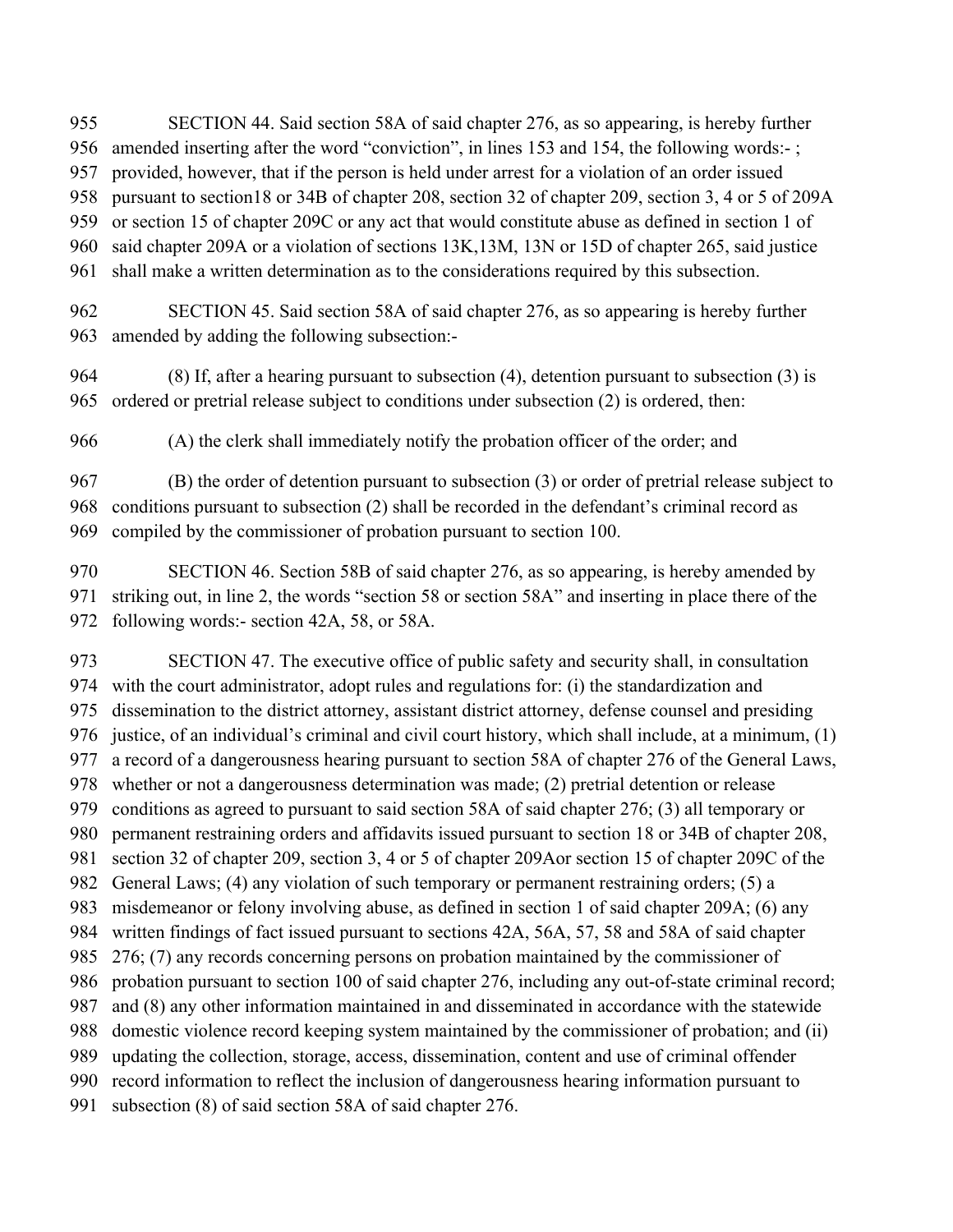SECTION 48. The chief administrator of the trial court department, in conjunction with

- the commissioner of probation, the Massachusetts office for victim assistance, the colonel of
- state police, Jane Doe, Inc., and local community-based domestic violence, rape, and sexual assault service providers selected by Jane Doe, Inc., shall develop and implement, subject to
- appropriation, a program for the dissemination of information on domestic violence and sexual
- violence prevention services available within each county to: (i) individuals filing a complaint
- pursuant to sections 3, 4 or 5 of chapter 209A of the General Laws; (ii) parties subject to an
- order issued pursuant to section 18 or 34B of chapter 208, section 32 of chapter 209 of the
- General Laws, said chapter 209A or section 15 of chapter 209C of the General Laws; (iii)
- persons held under arrest for an offense set forth in subsection (1) of section 58A chapter 276 of
- the General Laws, which involves abuse, as defined in section 1 of said chapter 209A; and (iv)
- any other similarly situated individual accessing a court within that county.
- SECTION 49. The department of elementary and secondary education shall develop and
- produce educational materials on domestic violence, teen dating violence, and healthy
- relationships, which shall be distributed annually to students in grades 9 to 12, inclusive. Such
- educational materials shall be utilized as part of the required health curriculum on safe and
- healthy relationships required by section 1 of chapter 71 of the General Laws.
- SECTION 50. School districts or charter schools may provide teen dating violence prevention education as part of the health education program it provides to students in grades five through twelve. Each school district or charter school may establish a curriculum or materials to address this issue, which may be used by school districts. School districts and
- charter schools may use school personnel or outside consultants for the education.
- School districts and charter schools may establish and implement an age-appropriate curriculum to educate students about domestic violence. A domestic violence curriculum may contain components to raise awareness, promote healthy behaviors in relationships, allow students to identify behaviors associated with an abuser. A curriculum may also contain an emphasis on the primary prevention of violence perpetration.
- A curriculum may also address the risk factors for perpetration of domestic violence and contain information about behavior that may occur with domestic violence. In addition, it may advise students about the physical and mental injuries that may occur. A curriculum may include information about how victims may seek assistance or how friends or families of victims may assist them.
- A school district or charter school may cooperate with other governmental, nonprofit, or private entities, to develop a curriculum.
- SECTION 51. Any funds remaining in the Domestic Violence Prevention and Victim Assistance Fund established pursuant to said section 14 of chapter 258B of the General Laws shall be transferred to the General Fund on or before June 30, 2017.